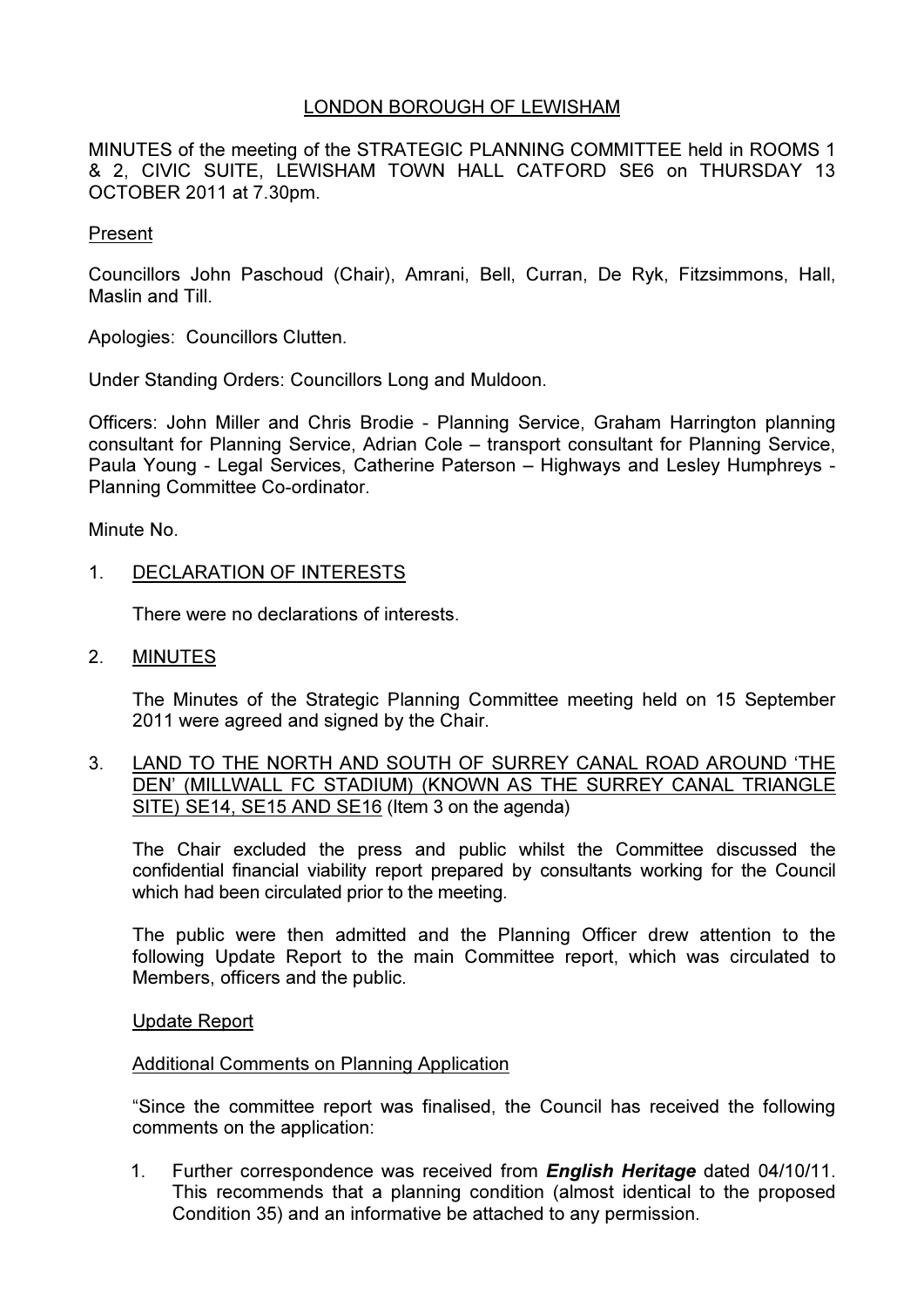- 2. Email dated 04/10/11 from occupant of Unit C Rollins House objecting to the proposed multi-storey buildings on all counts, not least on traffic grounds. Particular concern about proximity and height of proposed new buildings on Plot Excelsior 3 and loss of two car parking spaces.
- 3. In an e-mail dated 05/10/11, TfL Property has withdrawn its previous objection to the application.
- 4. Letter from **Millwall FC** dated 11/10/11. The Club is pleased that many of its previous comments have been addressed, but wishes to highlight the following:
	- Multifaith Centre. MFC remain concerned that controls relate to 'occasions' of 1,000+ people. The exact figure should not be fixed by Committee now, but delegated to officers to determine following further discussions with MFC and Renewal;
	- MFC need to see the detailed drafting of a s.106 agreement to fully understand how the proposals would affect them and work in practice. Finalising the detailed provisions should be delegated to officers to enable further discussions on the detail to take place between the Council, MFC and the applicant; and
	- MFC understand that that the Metropolitan Police do have concerns about proposals for coaches to exit through home supporter territory and MFC want further discussions to take place between the Police, LBL, MFC and the applicant to determine a solution which is acceptable to all interested parties.

On the basis that (1) MFC's ability to operate at the Stadium during the development construction period and beyond is not compromised by the proposals; and (2) the comments in this letter are incorporated in any Council resolution to grant permission, MFC can confirm its support for the proposals.

- 5. Undated letter of support received from Chair of Lewisham Standing Advisory Committee for Religious Education (SACRE) offering support for the proposed Multifaith Centre, including the prospect that a Centre might provide a home for the Multi Faith and Multicultural Resources Centre and the ability to support links between faith and cultural communities and schools and enhance community understanding.
- 6. E-mail from TfL dated 12/10/11. This raises the following detailed comments:
	- TfL considers that there would be "just enough" on-train capacity for passengers at Surrey Canal Road Station, not "more than sufficient" (8.2.58);
	- Report wrongly suggests that LBL is to make £3m available for a station (8.9.17);
	- Applicant should meet legal costs associated with s.106 agreement;
	- TfL wants to approve detailed junction designs at Surrey Canal Road (HoT 2,  $2^{nd}$  and  $3^{rd}$  bullets);
	- Seek clarification on scope of works in the area around a new Surrey Canal Road Station (HoT 1,  $4^{\text{th}}$  bullet);
	- TfL need to agree specification/management/location of bus driver facilities and design of private roads to be used by buses (HoT 2,  $2^{nd}$  bullet);
	- Financial contributions towards pedestrian/cycle routes should include proposed Rollins Street underpass (HoT 3,  $5<sup>th</sup>$  bullet);
	- Clarification needed on proposed improvements to arches (HoT 3,  $6<sup>th</sup>$ bullet);
	- TfL should be consulted on Phasing Plan (HoT 12,  $1<sup>st</sup>$  bullet);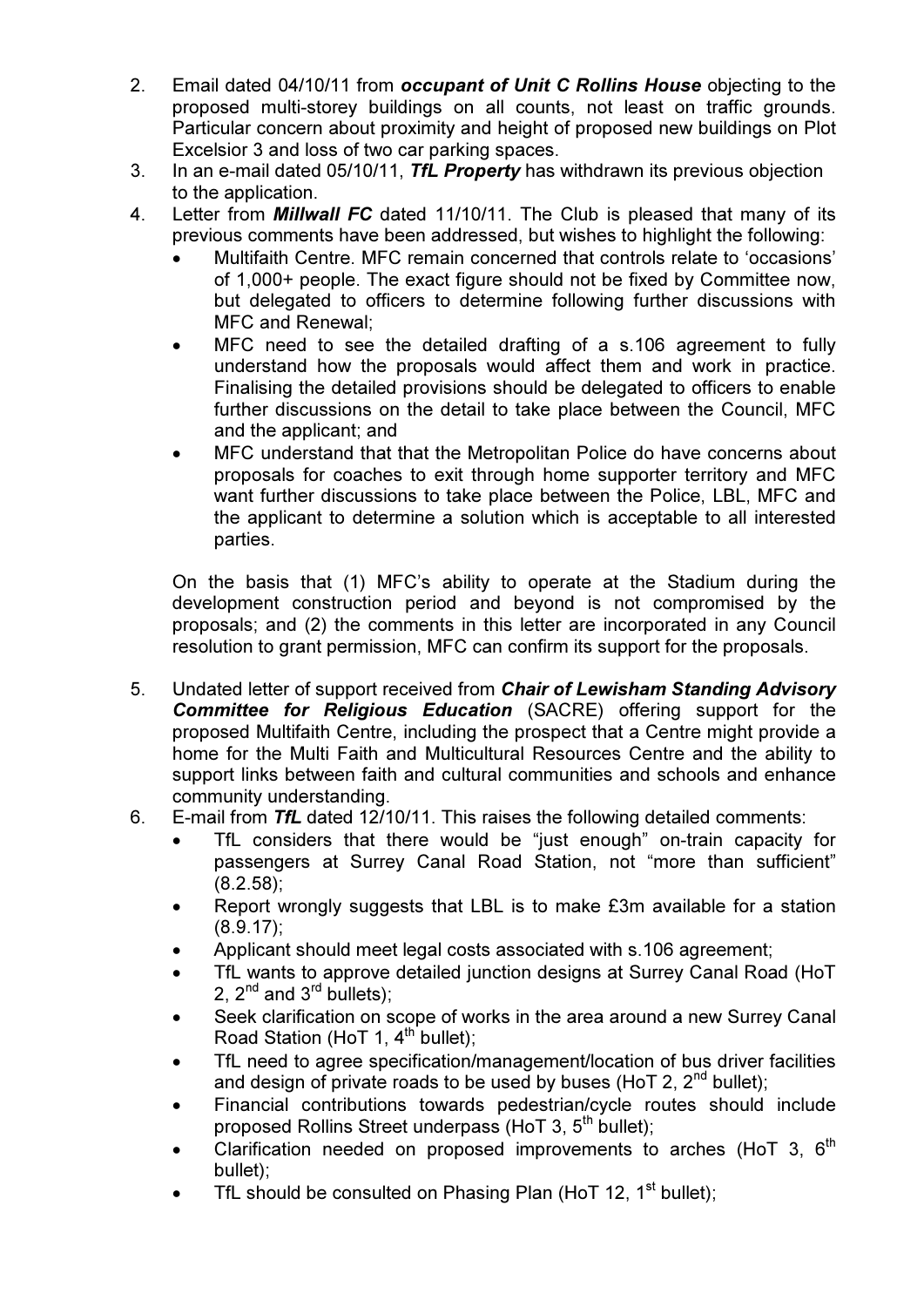- Query need for flexibility in relation to ownership of Phase 1B (Hot 12,  $5<sup>th</sup>$ bullet);
- 'Control' may be better word than 'own' in HoT 12,  $5<sup>th</sup>$  bullet: and
- Works to Bridgehouse Meadows will need TfL's approval (HoT 19).

TfL's detailed comments on HoTs are addressed below where necessary.

- 7. Letter from LB Southwark dated 13/10/11. This confirms that no formal objection is raised to the proposed development, but sets out the following comments:
	- Do not agree with officer conclusions and reiterate concerns relating to height, design and impact on views and heritage assets;
	- Proposed mitigation is not sufficient to avoid harm to highway movement and safety;
	- Risk that very considerable increase in passenger numbers at South Bermondsey Station will mean that the station (with poor access, lack of disabled access and inadequate waiting facilities) will be subject to further strain;
	- Works to improve junctions in Southwark are not considered sufficient to avoid queuing, most notably:
		- o Pressure on Ilderton Road. Request for £533,000 towards a road safety/pedestrian and cyclist scheme not accepted;
		- o Pressure on Lower Road Gyratory. Request for £1,166,000 towards a gyratory scheme for pedestrians/cyclists/buses not accepted;
		- o Proposed mitigation for the Surrey Canal Road/Ilderton Road junction is not sufficient and will result in significantly longer queues; and
		- o Proposed mitigation for Ilderton Road/Rotherhithe New Road is not sufficient.
	- Proposed limit in HoT 3 (third bullet) to only up to 20% of contribution towards improving pedestrian and cycle routes is unacceptable;
	- Proposed HoT 20 should make clear that employment training schemes and opportunities should be open to Southwark residents/businesses;
	- The terms of proposed HoT 14 are poor in that preferential access to sports facilities would only be available for 10% of the opening hours. The period of time for preferential access should be extended and include a proportion of the most popular evening and weekend periods; and
	- The lack of financial contributions towards extra secondary school places is justified partly in relation to viability and partly in relation to a planned new secondary school for Rotherhithe. A new school for Rotherhithe is unfunded and it is not certain whether it will proceed and in any event is planned to meet the expanded populations within Bermondsey and Rotherhithe. If viability limitations mean that no money is available for secondary schools at the present time, any additional funds secured through later re-appraisals should be allocated first to secondary education to reflect this recognised need. Only after the appropriate sum is secured should any additional uplift be made available to fund affordable housing. Any sums secured should be available to be spent in Southwark or Lewisham according to need and new schools programmes.

 LB Southwark's comments are addressed by way of proposed changes to HoT where necessary.

8. Letter from Leathams (227-255 Ilderton Road) raising reservations about the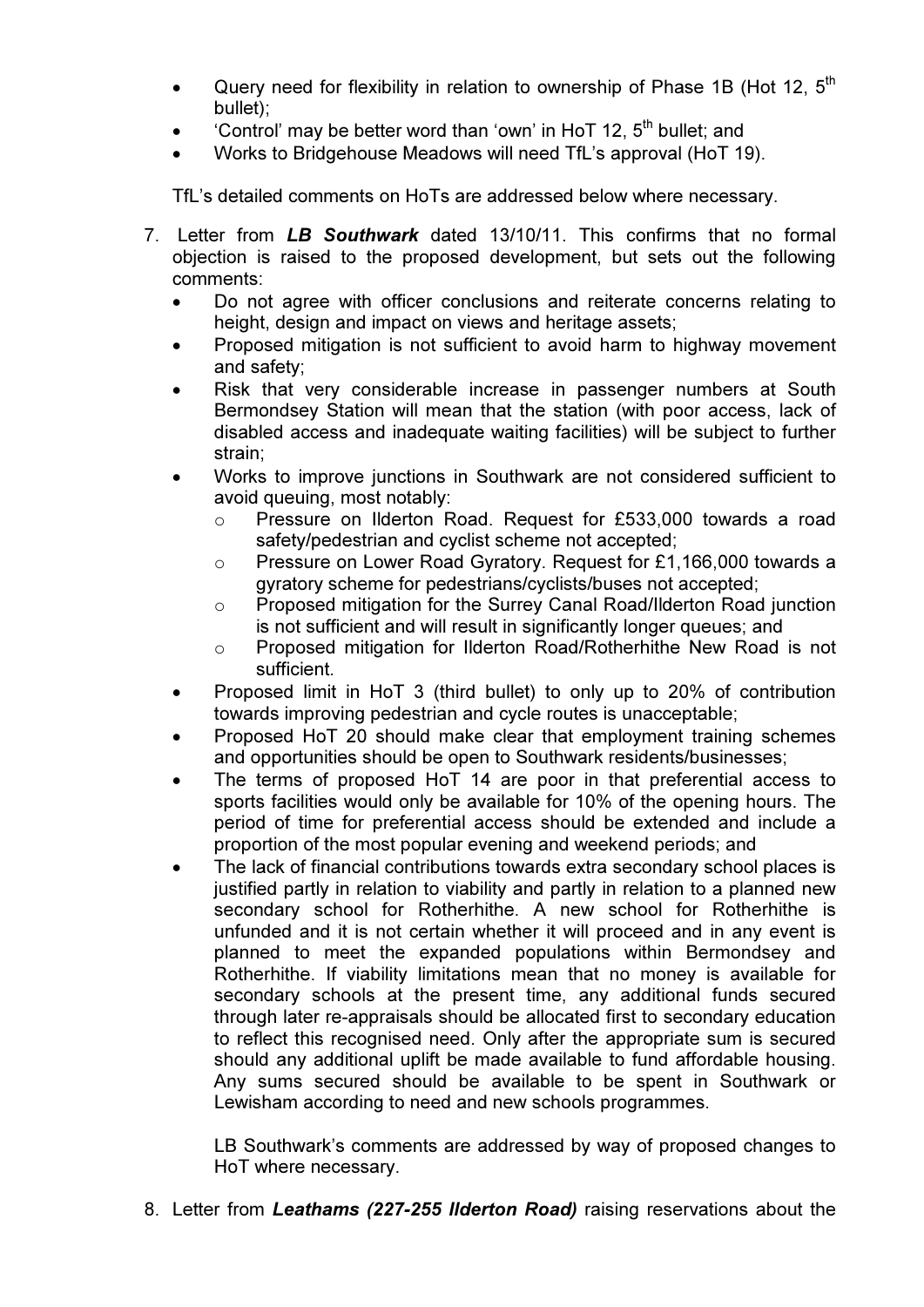impact of additional traffic on the section of Rollins Street between the railway bridge and Ilderton Road – including congestion impacting on the movement of traffic and possible loss of currently unrestricted on-road parking. Parking here is a facility that is used by many staff employed by local businesses who are unable to travel by public transport. Leathams employ 157 people at this address and any changes and development should not adversely impact on its ability to be able to continue to operate from this site.

### Errata

#### Submitted Drawings

Applicant's Plans and other documents submitted with the application:

- Parameter Plan 08: This should be revision 16 (SC\_SEW\_01\_008\_15 16);
- Parameter Plan 11: This should be revision 23 (TOWN428 (08)5001 Rev 22 23);
- Landscape Colour Plan: This should be revision 6 (TOWN428 (08) 1001 R06); and
- Indicative Phasing Plan: This should be revision 4 (SC\_SEW\_02\_006\_ 03 04).

#### Paragraph Correction/Change/Update

- 2.1.43 The planning permission relating to the site of 171-177 Ilderton Road (in Southwark) has now expired.
- 3.3.5 (Second bullet point) "Bolina Gardens between Plots Bolina North 1 and 2, Bolina West and Bolina East (predominantly soft landscaped, layout will incorporate emergency access to surrounding plots). Minimum 0.3ha, maximum: 0.3ha 0.4ha."
- 3.3.5 (Third bullet point) "Stadium Avenue to the south west of the Stadium (mainly hard landscaped. Minimum 0.47ha, maximum 0.47ha 0.51ha."
- 3.4.11 (Seventh bullet point) "Zone for water feature to provide a visual connection through the site and to provide an opportunity for surface water attenuation (to be located within Bolina Gardens, Stadium Avenue, Stadium Square and Surrey Canal Road)."
- 8.2.17 (Seventh bullet point) "The provision of a match-day crowd segregation line (segregating home and away supporters) between Bolina Road in the west. the proposed Bolina East Plot in the north, the existing away supporter's pedestrian route in the east and the stadium in the south."
- Table 9 (MFC letter dated 22/03/11 Effects on the pitch). The ES Addendum also assessed the transient overshadowing on 21 December (as well as March) as requested by Millwall.
- Table 9 (MFC letter dated 22/03/11 Pedestrian and vehicular movement, fourth line). "Proposed off-site coach parking for 6 16 more coaches."
- 8.8.22 "... The assumptions in the Planning Obligations SPD seek a financial contribution of approximately  $£1,928,000$  £642,720 towards the costs of providing additional secondary school places (based on the estimate of 41 Secondary aged children associated with 2,400 new homes, 12% affordable housing by habitable room and the proposed dwelling mix)..."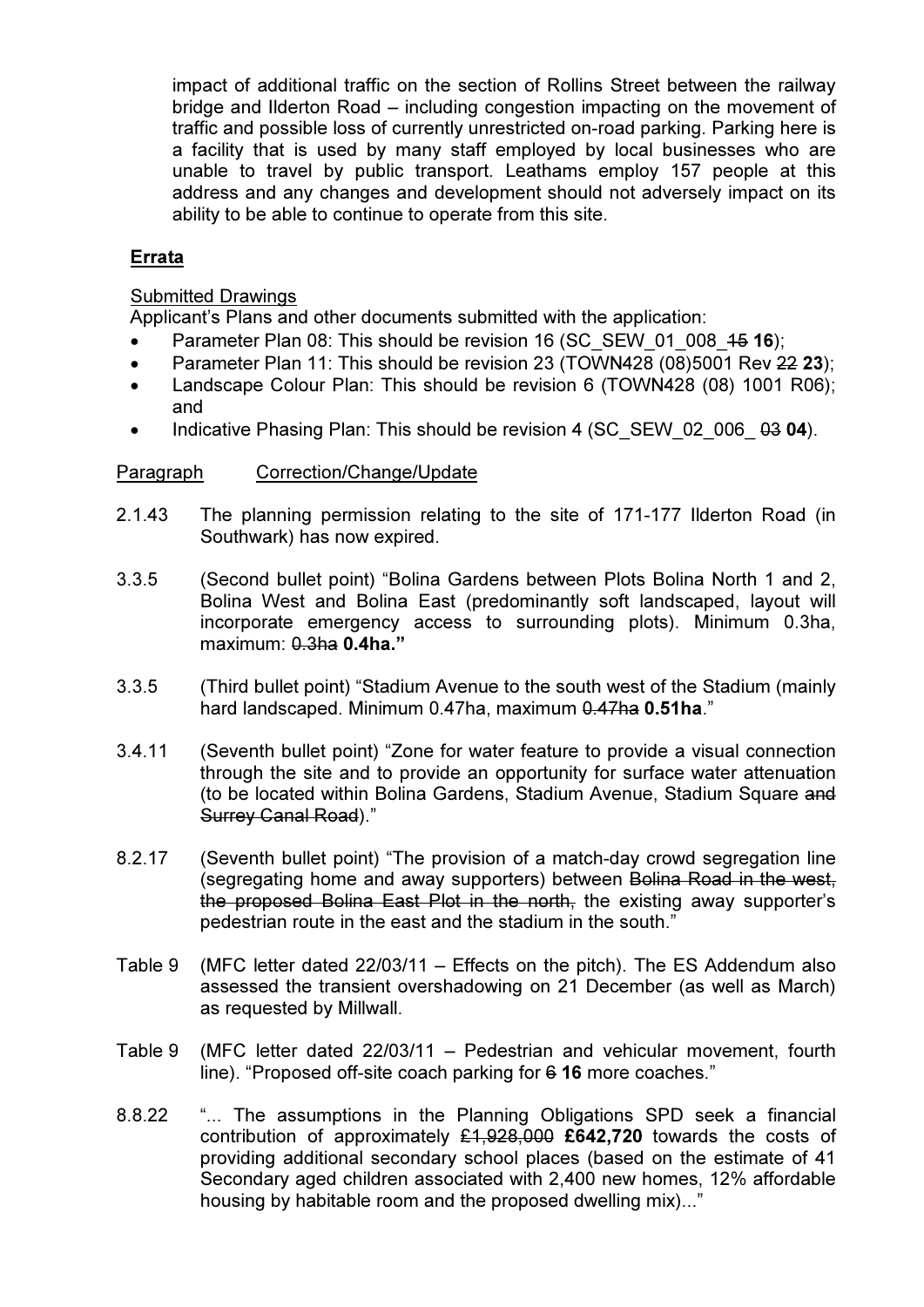8.8.40. "Employment estimates take account of commitments in the Development Specification, including a minimum of 37,000sqm or 20% of total floorspace of non residential space (whichever is the lower) and a maximum of 50,000sqm non-residential space and are based on recognised employment densities. This results in estimates of between 933 and 1,883 additional Full Time Equivalent (FTE) jobs or a net uplift of between 506 and 1,519 1,456 FTE (taking account of the 427 potential FTE jobs that would be displaced as a result of proposed demolition). ..."

Corrected job figures also need to be included elsewhere in the report: EIA (4.5.24 and Table 6); population and employment (8.8.8); Business space (8.3.23); regenerative benefits (8.8.54) and objections and responses (Table 29).

- 8.9.43 "Developer to construct a temporary link from Zampa Road to Surrey Canal Road South Bermondsey Station in advance of the above, prior to first occupation of the first Phase and submitting a planning application to LB Southwark for this temporary link."
- 8.9.83 "... Further advice has been sought from Southwark Council, nevertheless if they are not amenable to the stopping up of highways within their jurisdiction, then it would be necessary to maintain Zampa Road as public highway and make the entirety of Stockholm Road an adopted highway up to the junction with Surrey Canal Road Ilderton Road."
- 8.10.30 "... Both Plots Excelsior 1 and Excelsior 2 (Guild House) would be between 21.8m and 23.9m (allowing for a three two to three-storey Business (B1) or Business/residential extension).
- 8.10.95 "The proposed parameters provide for the refurbishment of the existing three Storey Guild House (Plot Excelsior 2) for its existing use (Business  $(B1)$ /warehousing and distribution (B8) and the addition of a two-storey two to three-storey roof extension for either Business (B1) or Business/residential purposes. ..."
- 8.14.50 "... A central collection station would be provided, and it is expected that this will be constructed in Plot Orion (Indicative Phase 4B 1A). ..."
- 9.2.10 Millwall lease has 132 years to run (not 107 years as stated).

### 11.1.5 Proposed Heads of Terms (HoT)

#### HoT Proposed Change

- 1 Public Transport AS SET OUT, EXCEPT:
	- Incorporation of facilities for bus drivers (w.c. and mess room) and bus layovers to an agreed TfL specification prior to the bus services starting;
- 3 Financial contribution of £2m towards improving pedestrian and cycle routes around the site (triggers to be agreed). LB Southwark to be consulted on priorities, with no more than 20% of contributions going to routes in Southwark;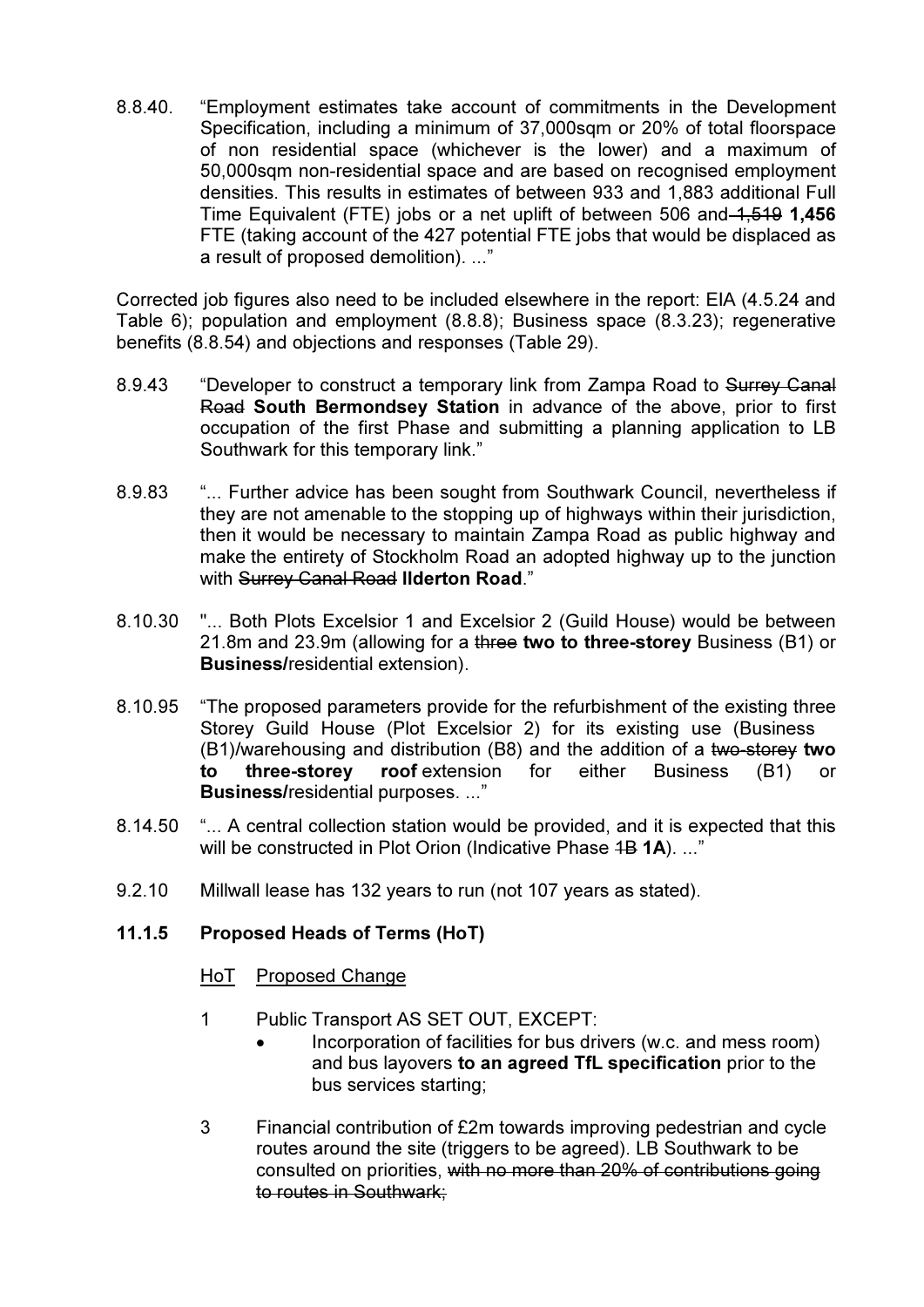- 5 South Bermondsey Station AS SET OUT, EXCEPT:
	- "Developer to construct a temporary link from Zampa Road to Surrey Canal Road South Bermondsey Station in advance of the above, prior to first occupation of the first Phase and submitting a planning application to LB Southwark for this temporary link."
- 7 Travel Plans, Coach Parking and Event Day Issues AS SET OUT, EXCEPT:
	- "Prior to commencement of the first Plot of Senegal 2, Stadium Avenue or Bolina East and following consultation with the Stadium Working Group, the developer/MFC, to submit a Coach Strategy for event days for LBL's approval following consultation with the Metropolitan Police (to include on-site provision for 10 coaches, off-site layover for at least 16 coaches, process for managing coach arrival and process for managing coach drop-off and process for managing departure of coaches through the site); and
- 12 Phasing and Land Assembly AS SET OUT, EXCEPT:
	- A Grampian planning obligation and condition to prevent commencement of Phases 3, 4, 5 and 5A of the development until all the land (other than Rollins House as identified on Parameter Plan 03: Existing Buildings to be Retained) within Phase 1B is owned by the applicant and bound by the Section 106 requirements;
- 18 Sports Facilities and Multifaith Centre Usage AS SET OUT, EXCEPT: The number of 'Occasions' (defined as the use of the 'Occasion' space within the multifaith centre or the use of the sports facilities for more than  $1,000$  X people [to be determined in discussion between LBL/MFC and developer] at one time) shall be limited to 12 in any 30 day period, with the timing of such 'Occasions' co-ordinated with Events at Millwall FC Stadium by a Cumulative Site Wide Management Plan, with Stadium Events taking priority over Occasions; and
- 20 "20. Education/Health/Training/Air Quality" AS SET OUT, EXCEPT:
	- Local Employment Strategy to be submitted to and approved in writing by LBL upon submission of the first Reserved Matters application (to include 50% targets for the percentage of construction and permanent jobs going to "local people" to be defined to include persons who live or work within Lewisham and Southwark).
- 38 Council and TfL Costs AS SET OUT, EXCEPT:
	- Developer to meet LBL and TfL's reasonable legal costs associated with entering into a s.106 agreement to a capped fee and subject to a timeline for responses.
- 12.5.1 Proposed Conditions

Condition Proposed Change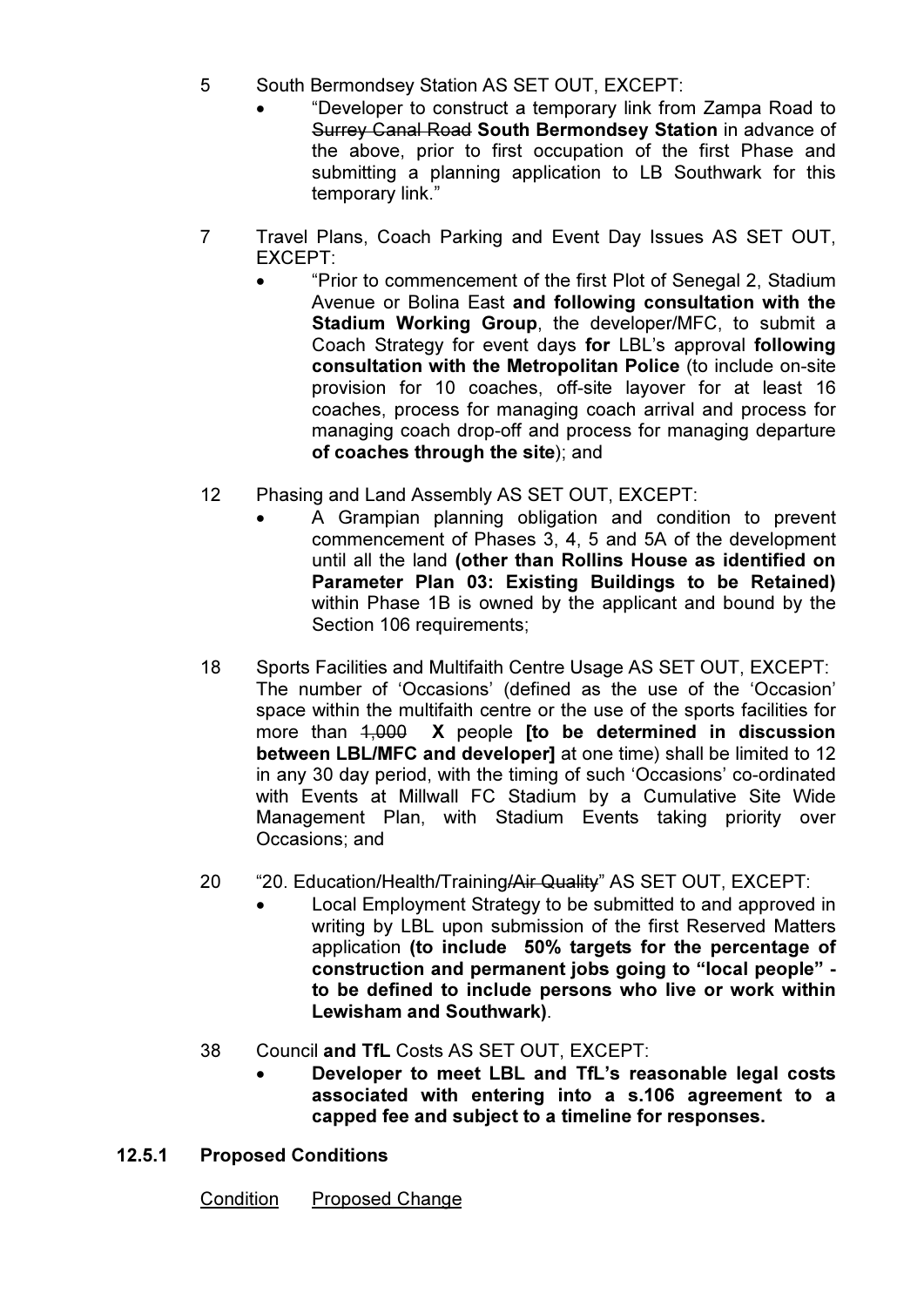- 3 Revised Development Specification and Parameter Plans The development shall be carried out in accordance with the Revised Development Specification (dated 2 September 2011) and the following Parameter Plans and Tree Removal Plan: AS SET OUT EXCEPT FOR THE FOLLOWING
	- Parameter Plan 08 Proposed Enclosed Car Parking Extent (SC\_SEW\_01 \_008\_15 16);
	- Parameter Plan 11 Landscape and Open Space Plan, Ground Level (TOWN428(08)5001 Rev 22 23);
- 11 Condition Restriction on development of Phases 3, 4, 5 and 5A "Save for works of site clearance, demolition, remediation works, archaeological investigations surveys and diversion or laying of service media (but not involving the laying of any foundations for development) no works shall be carried out under this permission on any land within Phases 3, 4, 5 or 5A (as shown on Indicative Phasing Plan 006 Revision 04) unless and until:
	- i) All interests in the land within Phase 1B (as shown on Indicative Phasing Plan 006 Revision 04) other than Rollins House (as identified on Parameter Plan 03: Existing Buildings to be Retained) have been acquired and are held by the same person who owns all interests in the land comprised within Phases 1A, 2 and 3 and title to the said land has been deduced to the local planning authority
	- ii) All interests in the said land have been bound by the terms of an Agreement entered into between the local planning authority and the applicant pursuant to section 106 of the Town and Country Planning Act 1990 (and other appropriate powers)."

# 26 Car Parking for Retail Uses

"Notwithstanding Condition  $X$  21 no car parking (other than 'bluebadge' bays) shall be allocated or otherwise made available to staff working in or visitors visiting the permitted Retail Uses (Use Class A1, A2, A3, A4 and A5) in the Development."

# 32 Sustainable Urban Drainage

 "(i) No development in a particular Phase shall commence until proposed surface water drainage works consistent with the approved Site Wide Drainage Strategy (See Condition X 14) for that Phase have been submitted to and approved in writing by the local planning authority (in consultation with the Environment Agency). ....."

# 33 Contaminated Land DELETE AND REPLACE WITH FOLLOWING:

- "(a) No development (including works of demolition) in a particular Phase shall take place until each of the following have been complied with:
- i. A site assessment has been carried out to survey and characterise the nature and extent of contamination, and its effect (whether on or off-site) and will require the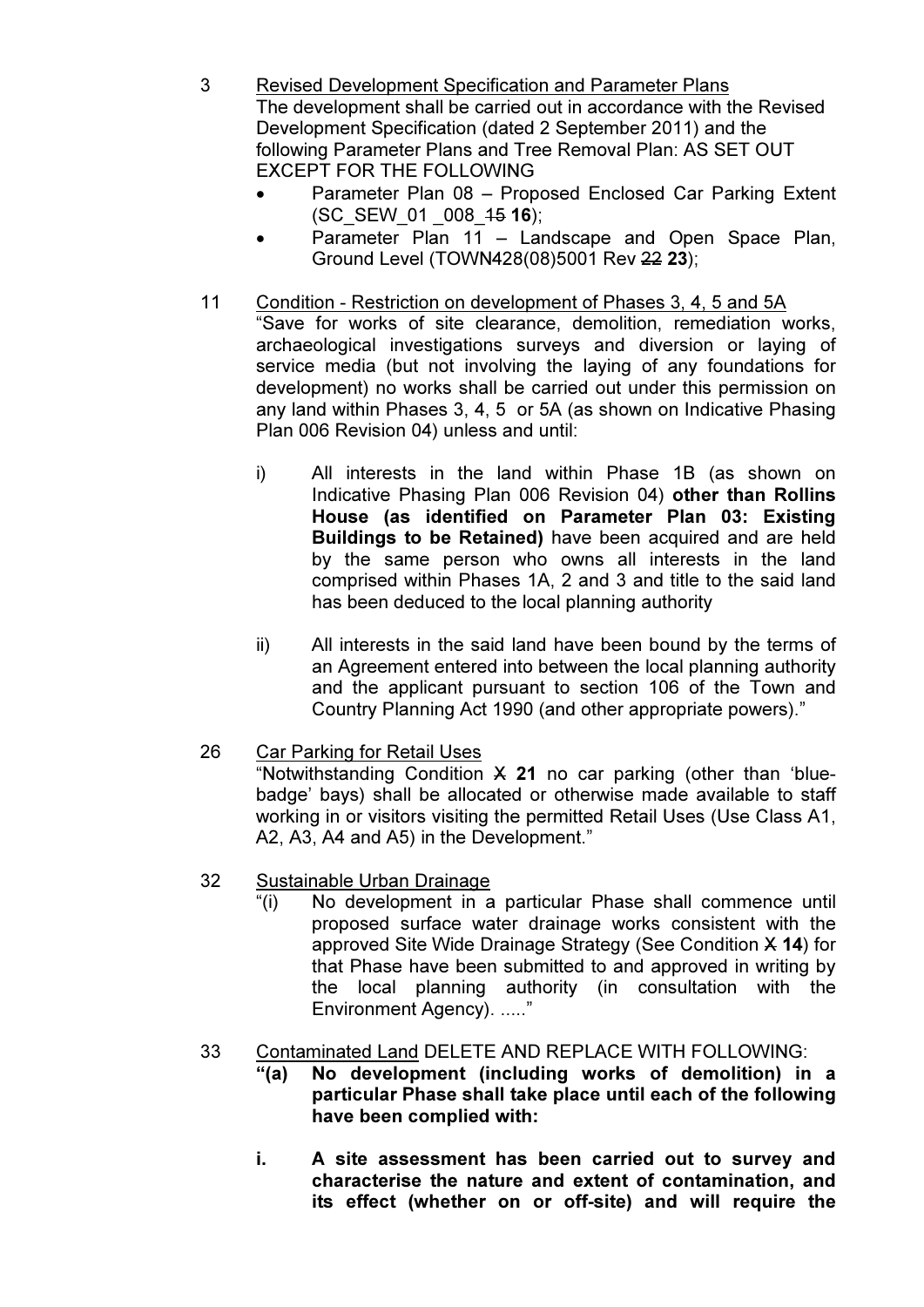submission of a conceptual site model, to the Council for approval.

- ii. A site investigation report to characterise and risk assess the site, specifying rationale; and recommendations for treatment for contamination encountered (whether by remedial works or not) has been submitted to and approved in writing by the Council. No development shall commence until the gas, hydrological and contamination status has been characterised and risk assessed; and the required remediation scheme implemented.
- (b) If during any works on the site contamination is encountered which has not previously been identified ("the new contamination") the Council shall be notified immediately thereof; then the terms of paragraph (a) above, shall apply to the new contamination; and no further works shall take place on that part of the site and adjacent areas affected, until the requirements of paragraph (a) have been complied with in relation to the new contamination.
- (c) Development in a particular Phase shall not be occupied until:

 A closure report has been submitted to and approved in writing by the Council for development in the Phase in question.

This shall include verification of all measures, or treatments as required in (Section (a) i & ii) and relevant correspondence (including other regulating authorities and stakeholders involved with the remediation works) to verify compliance requirements, necessary for the remediation of the site have been implemented in full.

The closure report shall include verification details of both the remediation and post-remediation sampling/works, carried out (including waste materials removed from the site); and before placement of any soil/materials is undertaken on site, all imported or reused soil material must conform to current soil quality requirements as agreed by the authority. Inherent to the above, is the provision of any required documentation, certification and monitoring, to facilitate condition requirements.

Reason: To ensure that the Council may be satisfied that potential site contamination is identified and remedied in view of the historical use(s) of the site, which may have included industrial processes, and to comply with Policies ENV.PRO 10 (Contaminated Land) in the Adopted Unitary Development Plan (July 2004) and Policy 5.21 (Contaminated land) in the London Plan (July 2011)."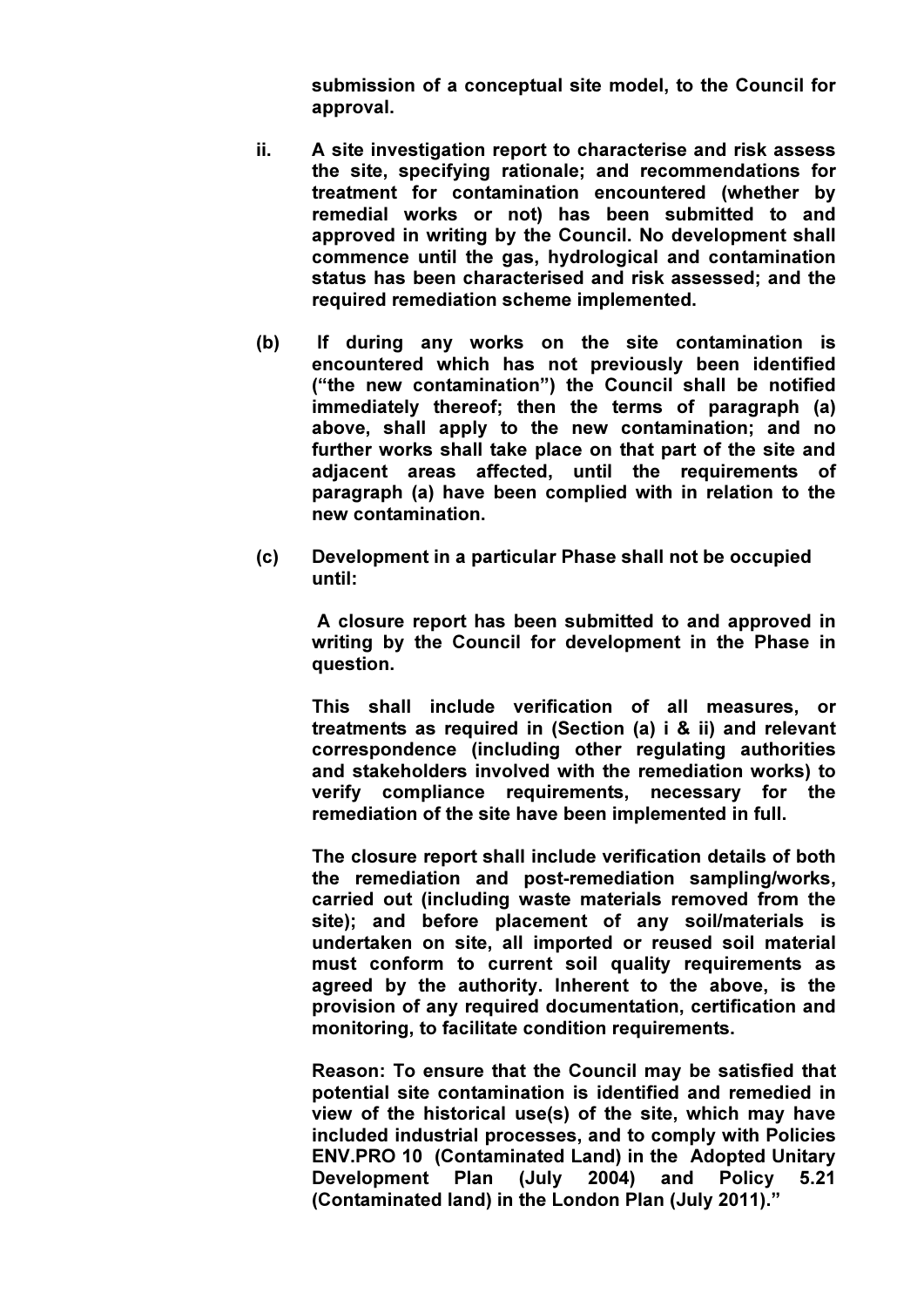### 12.5.1 Informatives

### DELETE INFORMATIVES (1) AND (2) AND REPLACE WITH FOLLOWING:

- (1) "Applicants are advised to read 'Contaminated Land Guide for Developers'(London Borough's Publication 2003), on the Lewisham web page, before complying with the above condition. All of the above must be conducted in accordance with DEFRA and the Environment Agency's (EA) - Model Procedures for the Management of Land Contamination, CLR 11 and Planning Policy Guidance 23 (PPS 23)."
- (2) "Applicants should also be aware of their responsibilities under Part IIA of the Environmental Protection Act 1990 to ensure that human health, controlled waters and ecological systems are protected from significant harm arising from contaminated land. Guidance therefore relating to their activities on site should be obtained primarily by reference to DEFRA and EA publications."

#### NEW INFORMATIVE

(11) "The development of this site is likely to damage archaeological remains. The applicant should therefore submit detailed proposals in the form of an archaeological project design. The design should be in accordance with appropriate English Heritage guidelines.""

The Planning Officer advised that section 4.1.1 of the report on page 34 should state that the relevant EIA regulations are the Town and Country Planning (EIA) Regulations 1999 because the application was submitted prior to August 2011 when the 2011 regulations came into force. He gave a PowerPoint presentation and outlined the history of the site and the details of the proposal to Members.

The Committee received verbal representations from Mushtaq Malik of Renewal New Bermondsey Two Ltd, a PowerPoint and verbal presentation from members of Ministry of Youth, together with a PowerPoint and verbal presentation from David West of Studio Egret West in support of the application. The applicants also displayed a model of the proposed scheme.

At 9.05pm the Chair adjourned the meeting for five minutes.

The Committee received verbal representations from Keith Mitchell of Peter Brett Associates and addressed issues raised by Members regarding transport issues.

At 9.41 pm Councillor Curran moved a Motion under Standing Orders to defer consideration of the item to a future meeting of the Strategic Planning Committee in order to allow Members more time to consider the application.

Members voted on the Motion as follows:-

- FOR: Councillor De Ryk.
- AGAINST; Councillors John Paschoud (Chair), Amrani, Fitzsimmons, Hall, Maslin and Till.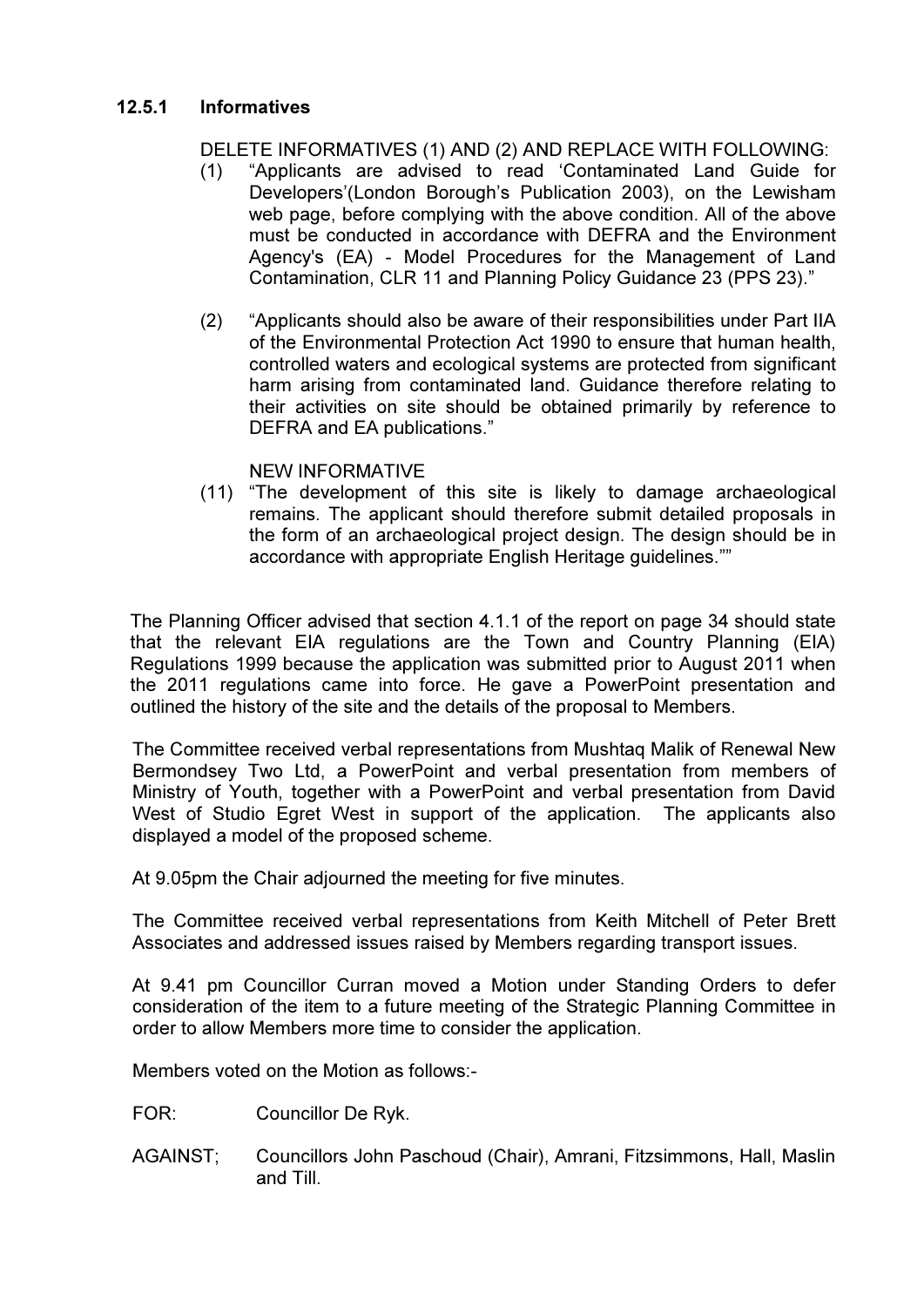The Motion was not carried and the meeting recommenced.

The Committee received verbal representations from Jordana Malik of Renewal New Bermondsey Two Ltd and outlined details of the proposed Multifaith Centre.

The Committee received verbal representations from the occupier of Unit 17 Excelsior Works Rollins Street, and from the occupier of Unit 23 Orion Business Centre Surrey Canal Road objecting to the proposal.

Councillor Long as Ward Member spoke under Standing Orders in favour of the proposal.

Councillor Muldoon as Chair of the Council's Transport Liaison group spoke under Standing Orders in favour of the proposal, particularly regarding transport issues.

Councillor John Paschoud (Chair) asked the Planning Officer to address the issues raised by Members and the objectors.

Councillor Maslin moved a Motion to accept the officer's recommendations as set out in the report incorporating the amendments as set out in the Update Report and to further amendments regarding the proposed Heads of Terms for a section 106 agreement in relation to an affordable housing review mechanism and access to the proposed sports facilities as proposed by the Committee and outlined by the Planning Officer, which was seconded by Councillor Till. The proposed further amendments were as follows:

13  $(4<sup>th</sup>$  bullet point) "Review mechanism to secure an uplift up to the maximum possible amount, according to financial viability criteria, of Affordable Housing, up to an overall maximum of 50% by habitable rooms."

14 (1<sup>st</sup> bullet point) "Sports Facilities Strategy to be submitted to and approved by LBL that sets out how the proposed sports facilities are to be made available to local people and schools in Lewisham and Southwark at a subsidised rate for a minimum of 20% of the opening hours of the proposed facilities".

Members voted as follows:-

FOR: Councillors John Paschoud (Chair), Amrani, Curran, De Ryk, Fitzsimmons, Hall, Maslin and Till.

AGAINST: Councillors Bell.

- RESOLVED that in respect of Application No. DC/11/76357 as revised:-
	- (i) To agree the proposals and refer the application, the report and any other required documents to the Mayor for London (Greater London Authority) under Article 5 of the Town and Country Planning (Mayor of London) Order 2008 (Categories 1A, 1B, 1C and 3E of the Schedule of the Order).
	- (ii) Subject to no direction being received from the Mayor of London, refer the application to the Secretary of State under the Town and Country Planning (Consultation) (England)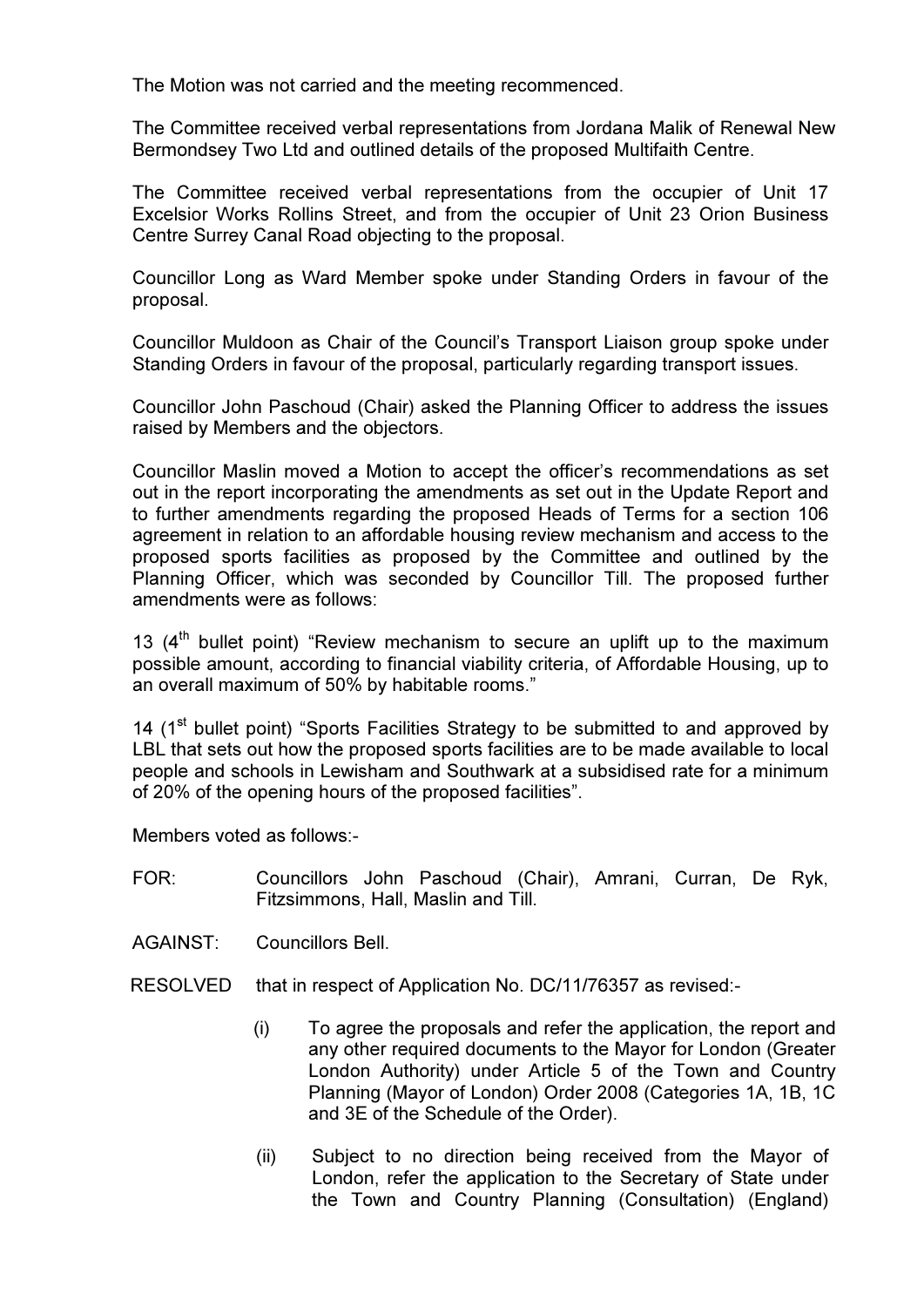Direction 2009 (paragraph 5), as a departure from the development plan involving the creation of more than 5,000 square metres of floorspace at an out of centre site.

(iii) Subject to no direction being received from the Secretary of State, officers be authorised to negotiate and complete a legal agreement under Section 106 of the 1990 Act (and other appropriate powers) to cover the following principal matters, including such other amendments as considered appropriate to ensure the acceptable implementation of the development, as follows:-

1. Public Transport:

- Financial contribution to meet the outstanding cost to provide a new Surrey Canal Road Station (currently outstanding costs are estimated to be £10m including 40% contingency);
- The contribution is to be payable on request from TfL. but not earlier than making a material start on the development. TfL to deliver the Station and open it to passenger use within 24 months of payment, or within 24 months from the first occupation of dwellings on the site, or before first occupation of a multifaith centre, or D<sub>2</sub> floorspace – whichever is the later:
- TfL is to permit independent financial review, set out payment forecasts and commit to full disclosure of all tenders and contract information;
- Developer to also undertake works to improve the external appearance of the Station and its surrounds, including the station forecourt and land on both sides of Surrey Canal Road;
- Financial contribution of up to £6.6m towards the provision of two bus routes (one to or via Lewisham Town Centre and one to the central London). The payment of this contribution is to be phased. The first payment is to be linked to development commencing on Plot Timber Wharf or any Plot providing D2 floorspace whichever is the earlier. The second payment is to be linked to development commencing on Plot Stockholm 1 or Stockholm 2, whichever is the earlier. TfL is to start providing bus service on first occupation of this space, subject to suitable road(s) being provided. Minimum level of service to be agreed;
- Incorporation of facilities for bus drivers (w.c. and mess room) to an agreed TfL specification prior to the bus services starting;
- Specific new roads to be built to be suitable for buses:
- Financial contribution of £100,000 towards new and improved bus stops in the surrounding area and along new proposed bus routes including selective provision of real-time travel information, payable in line with similar triggers to the bus route contribution; and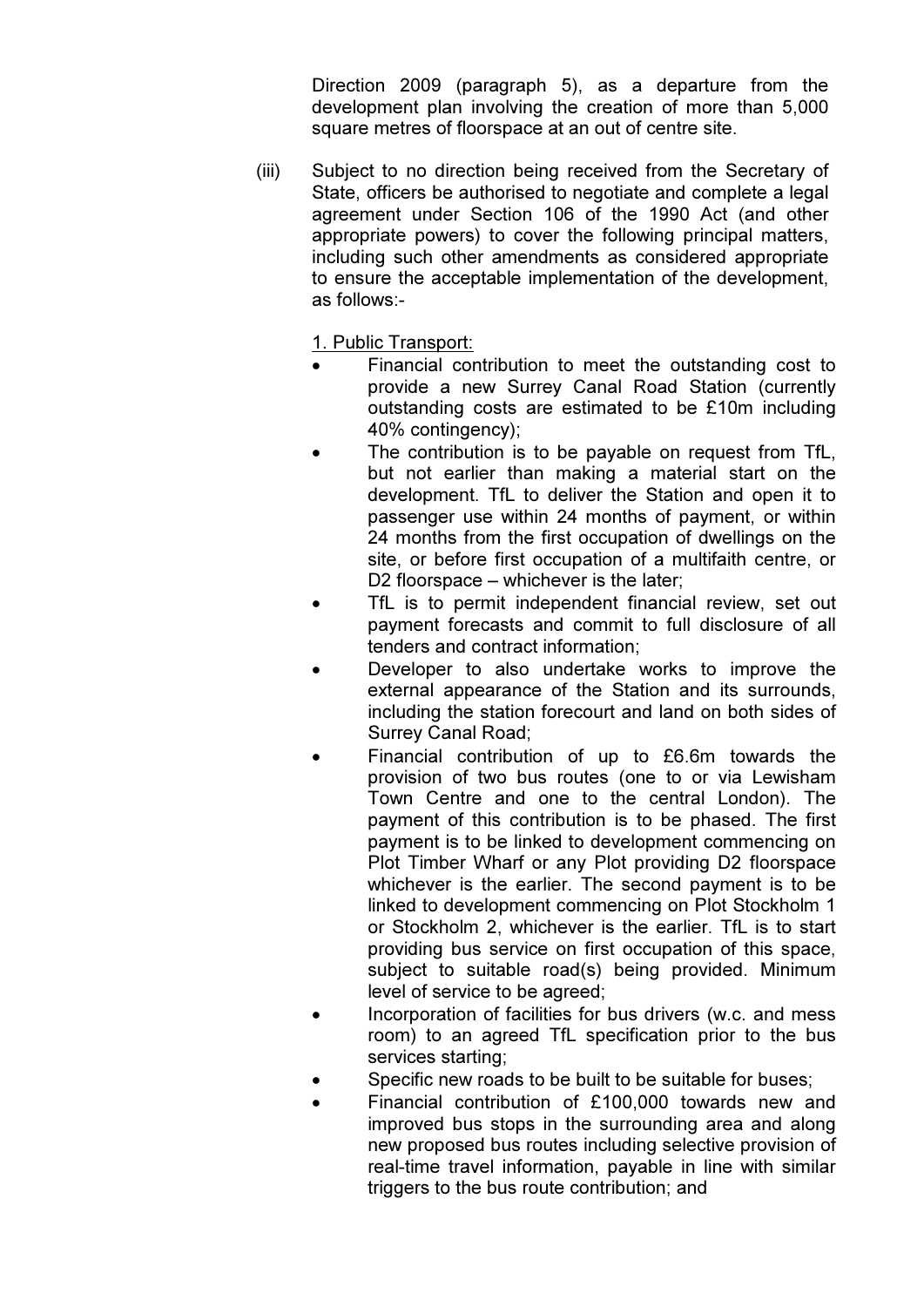• Financial contributions towards traffic management measures to assist bus movements on Surrey Canal Road, notably at the Trundleys Road junction, estimated to cost a maximum of £30,000.

### 2. Highways:

- Developer to raise carriageway of Surrey Canal Road (to enable suitable gradients), locate DHN/Envac pipes under the road and provide a new signalised pedestrian crossing prior to the first occupation of Plots Excelsior 1, 2, 3, 4 or 5, Timber Wharf 1 or 2, or Stockholm 1 or 2);
- Developer to construct north-south road between Rollins Street and Surrey Canal Road west of Excelsior to approved detailed design (following consultation with TfL) no later than first occupation of dwellings in Plots Timber Wharf);
- Subject to all necessary land being made available, developer to construct north-south road between Rollins Street and Surrey Canal Road east of Excelsior to approved detailed design (following consultation with TfL prior to first occupation of the first dwelling in Plots Excelsior 1, 2, 3, 4 or 5 or within 24 months of the construction of the road (whichever is the earlier);
- Developer to undertake works to Stockholm Road/Ilderton Road junction no later than first occupation of dwellings in Plots Stockholm 1 or 2, Senegal Way 1 or 2 or Stadium Avenue (whichever earlier);
- Developer to undertake works to Zampa Road/Ilderton Road junction no later than first occupation of dwellings in Plots Bolina North 1 or 2, Bolina East or Bolina West (whichever earlier);
- Developer to undertake works to Surrey Canal Road/Ilderton Road prior to the commencement of bus services referred to under Public Transport above;
- Developer to undertake works to Bolina Road north of the application site no later than first occupation of dwellings in Plots Bolina North 1 or 2, Bolina East or Bolina West (whichever earlier); and
- Developer/MFC to construct Stadium Avenue no later than first occupation of Plot Stadium Avenue.

#### 3. Traffic Management, Pedestrian/Cycle Routes:

- Developer to divert Bolina Road (no later than first occupation of dwellings in any of the Plots Bolina East, Bolina West and Bolina North 1 and 2);
- Financial contribution of up to £50,000 to monitor conditions at the Ilderton Road/Rotherhithe New Road junction and implement minor enhancements if required (trigger to be agreed);
- Financial contribution of £100,000 towards the Old Kent Road Signal Works (trigger to be agreed); and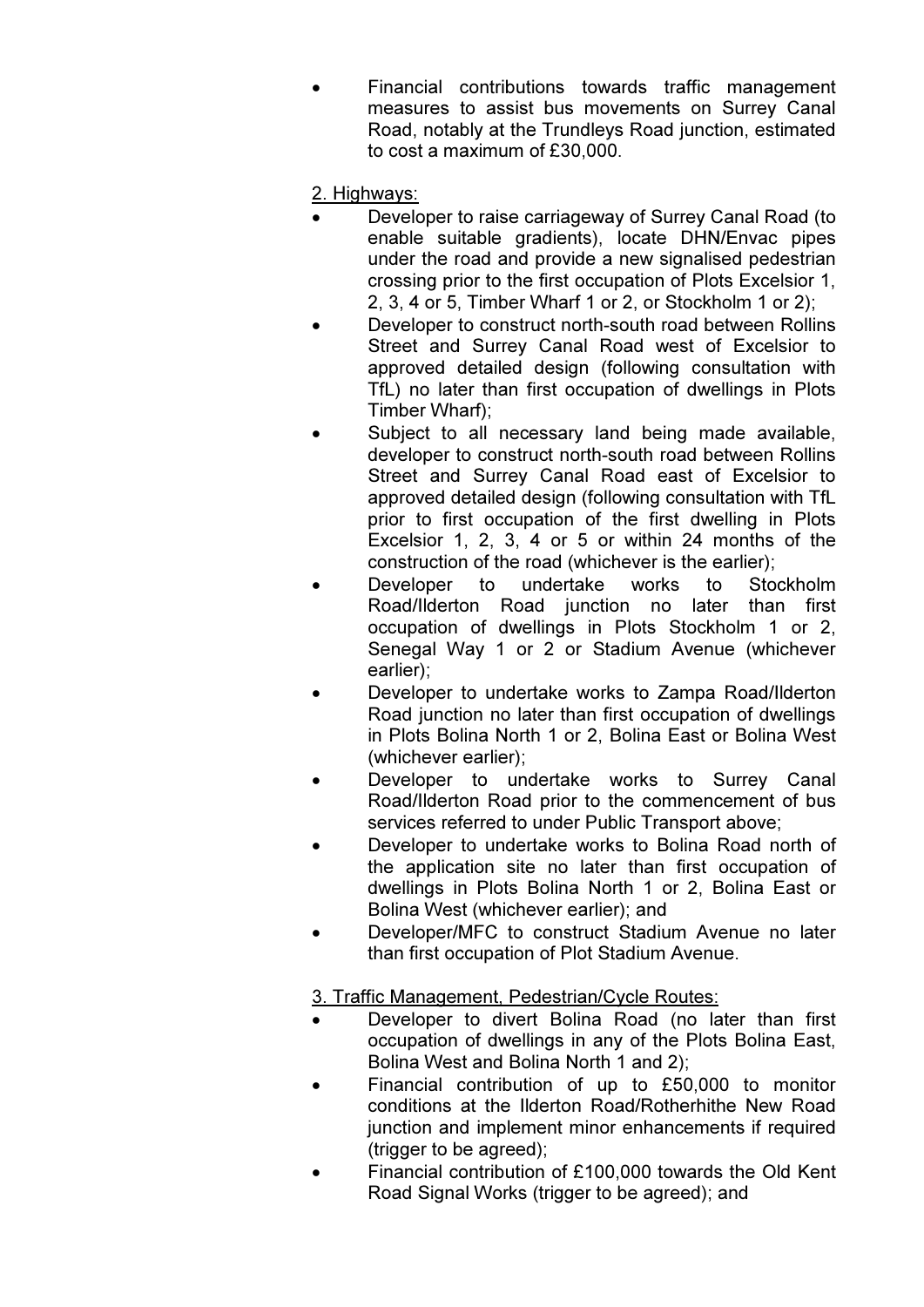- Financial contribution of £50,000 towards implementing traffic management measures to dissuade 'rat running' along Rollins Street and to assist bus movements on Surrey Canal Road (upon commencement of first northsouth road between Rollins Street and Surrey Canal Road);
- Financial contribution of £2m towards improving pedestrian and cycle routes around the site (triggers to be agreed). LB Southwark to be consulted on priorities;
- Developer to undertake works to railway arches and underpasses at South Bermondsey, Zampa Road, Stockholm Road and Rollins Street, those in Bolina Road and arches and underpasses created or affected by works carried out in association with the ELLE (with works including refurbishment to existing structures and lighting and finishes to walls, soffits and paving);
- Financial contribution of £75,000 towards Legible London for implementation of signage/other improvements to encourage walking (triggers to be agreed); and
- MFC to work in partnership with others to investigate the possibility of the Away Supporters Route being used on non-match days.

4. Parking/Cycle Hire/Car Club:

- Residential car parking spaces to be allocated to occupiers of private and affordable dwellings in proportion with the percentage of private and affordable homes provided;
- MFC to have access to 150 car parking spaces on event-days in Stadium at all times throughout the construction period and on completion of development for the period 4 hours before the scheduled start of an event to 4 hours after the event finishes;
- MFC to have access to a minimum of 40 car parking spaces on on-event days at all times throughout the construction period and on completion of development ;
- MFC to have access to a maximum of 80 car parking spaces on non-event days when conferencing is taking place in Stadium at all times throughout the construction period and on completion of development;
- Developer to safeguard provision of cycle docking station(s) within public realm areas for 35 cycles within public realm areas); and
- Provision of car club and ongoing management (triggers to be agreed).

5. South Bermondsey Station:

Developer to work with others to provide a new permanent pedestrian and cycle access to South Bermondsey Station direct from the north west corner of the site;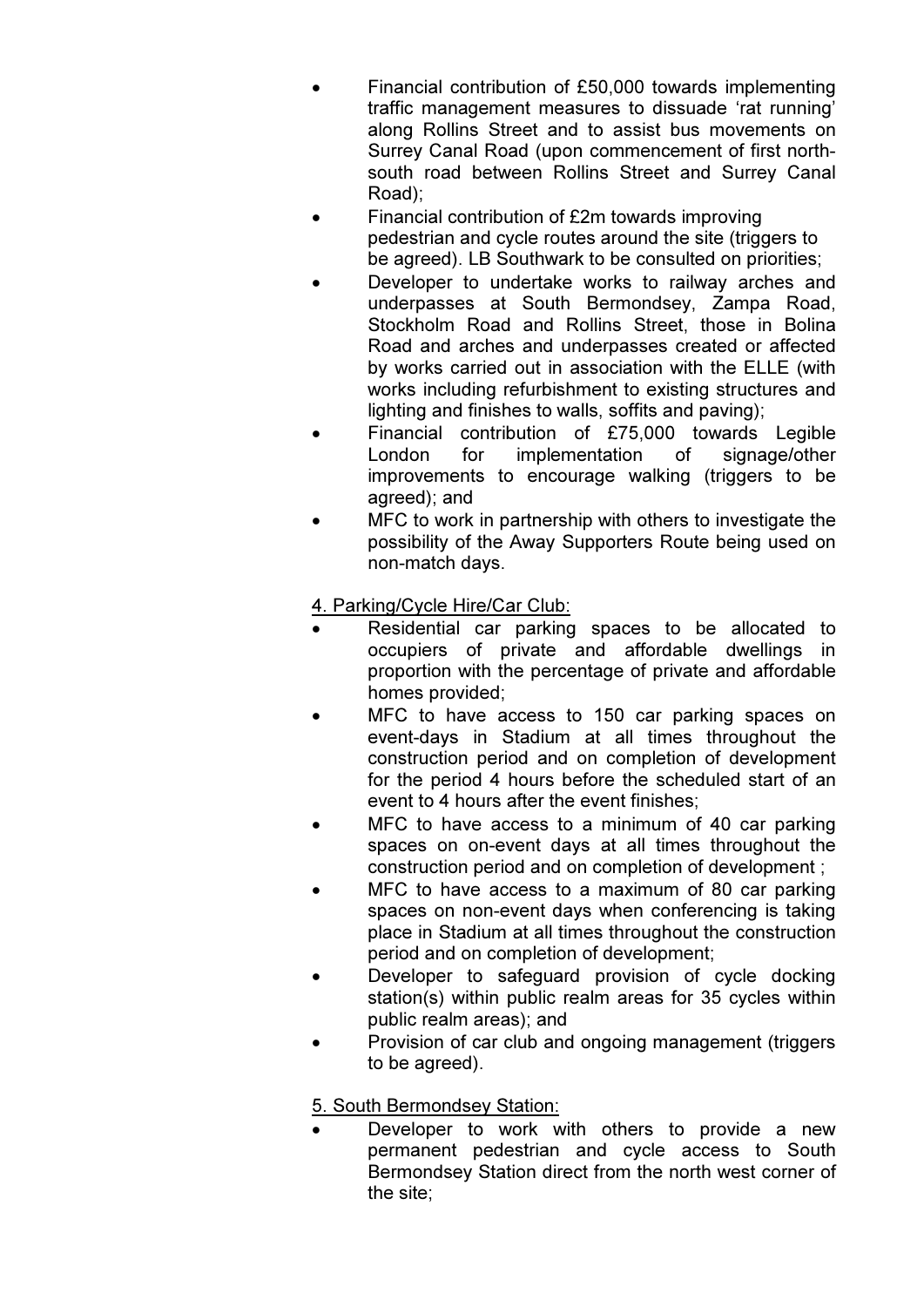- Developer to submit a planning application(s) to LB Southwark and LB Lewisham for the proposed link to the Station within 12 months of the grant of permission and to bring the link into use no later than first occupation of Phase 5;
- Developer to construct a temporary link from Zampa Road to South Bermondsey Station in advance of the above, prior to first occupation of the first Phase and submitting a planning application to LB Southwark for this temporary link;
- Proposed temporary and permanent link to South Bermondsey Station are to be closed during the egress of people from an event at Millwall FC Stadium unless the Council agrees that they can be appropriately managed; and
- Developer to work with others to improve passenger facilities (including step free access to platforms) at the Station.

6. Possible Controlled Parking Zone(s)

- Developer to pay up to £250,000 to LB Lewisham and LB Southwark towards consulting on and potentially creating a car parking zone(s) around the site, subject to separate process and consultation (triggers to be agreed); and
- None of the occupiers of the development will be eligible for a parking permit to park on adopted roads in Lewisham or Southwark.

# 7. Travel Plans, Coach Parking and Event Day Issues

- Developer/MFC to appoint a Site Wide Travel Plan Coordinator, the establishment of a Travel Plan Steering Group, the implementation of approved Phase specific Travel Plans and introduction of monitoring mechanisms, in accordance with the SLFTP (September 2011).
- Developer and MFC to keep agreed area free from obstruction for emergency vehicles and pedestrians for period commencing 4 hours before the beginning of an event until 4 hours after the end of an event;
- Prior to commencement of the first Plot of Senegal 2, Stadium Avenue or Bolina East and following consultation with the Stadium Working Group, the developer/MFC to submit a Coach Strategy for event days for LBL's approval following consultation with the Metropolitan Police (to include on-site provision for 10 coaches, off-site layover for at least 16 coaches, process for managing coach arrival and process for managing coach drop-off and process for managing departure of coaches through the site); and
- Coach parking spaces to be made available for use by MFC (event days only – exclusive use for 4 hours before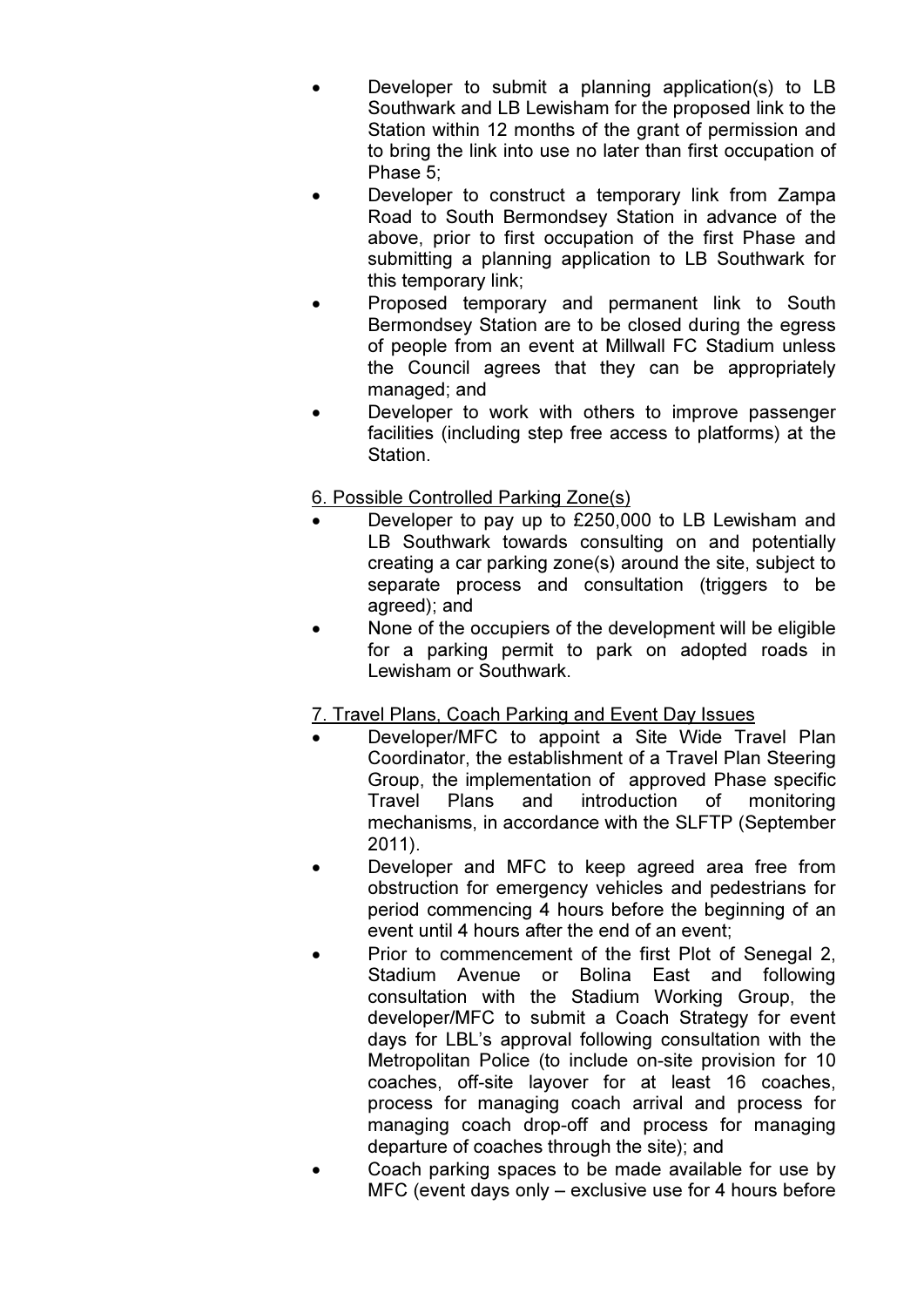until 4 hours after an event), multifaith centre, hotel and sports facilities.

### 8. Permission for Buses to Run over Private Land

• Developer to allow TfL to run buses on certain roads (at no cost to TfL) and for the public to have access at all times to bus stops on these roads and to provide access for maintenance. Developer to provide bus driver facilities (at no cost to TfL).

#### 9. Access Options

- Prior to submission of Reserved Matters application relating to Senegal 1 and/or Senegal 2, the developer is to submit a Senegal Access Strategy for LBL's approval;
- In the event that an access road to the east of Senegal 1 and 2 can reasonably be provided, the developer is to submit a planning application for the delivery of this road concurrently with Reserved Matters application for Plots Senegal 1 and 2; and
- Developer to construct an approved access road prior to the first occupation of these Plots.

### 10. Taxis

• Developer to provide taxi-ranks and drop-off facilities (minimum of 4 taxis) in conjunction with the relevant phase.

#### 11. Olympic Road Network

None of the works to Surrey Canal Road or Surrey Canal Road Station are to be undertaken before September 2012.

#### 12. Phasing and Land Assembly

- Following liaison between Developer and MFC and discussion at the Stadium Working Group, a Phasing Plan to be submitted to and approved by LBL before any Reserved Matters application is submitted for approval (with approval deemed to have been granted if no decision within 30 working days); and
- Development to be built out in accordance with most upto-date approved Plan;
- A planning obligation to require the developer to use all reasonable endeavours to secure sufficient control over all the land in the site (either by way of ownership or formal partnership agreements with other owners);
- A Grampian planning obligation to prevent commencement of the relevant phase(s) of the development until all the land is controlled by the applicant and bound by the section 106 agreement;
- A Grampian planning obligation and condition to prevent commencement of Phases 3, 4, 5 and 5A of the development until all the land (other than Rollins House as identified on Parameter Plan 03: Existing Buildings to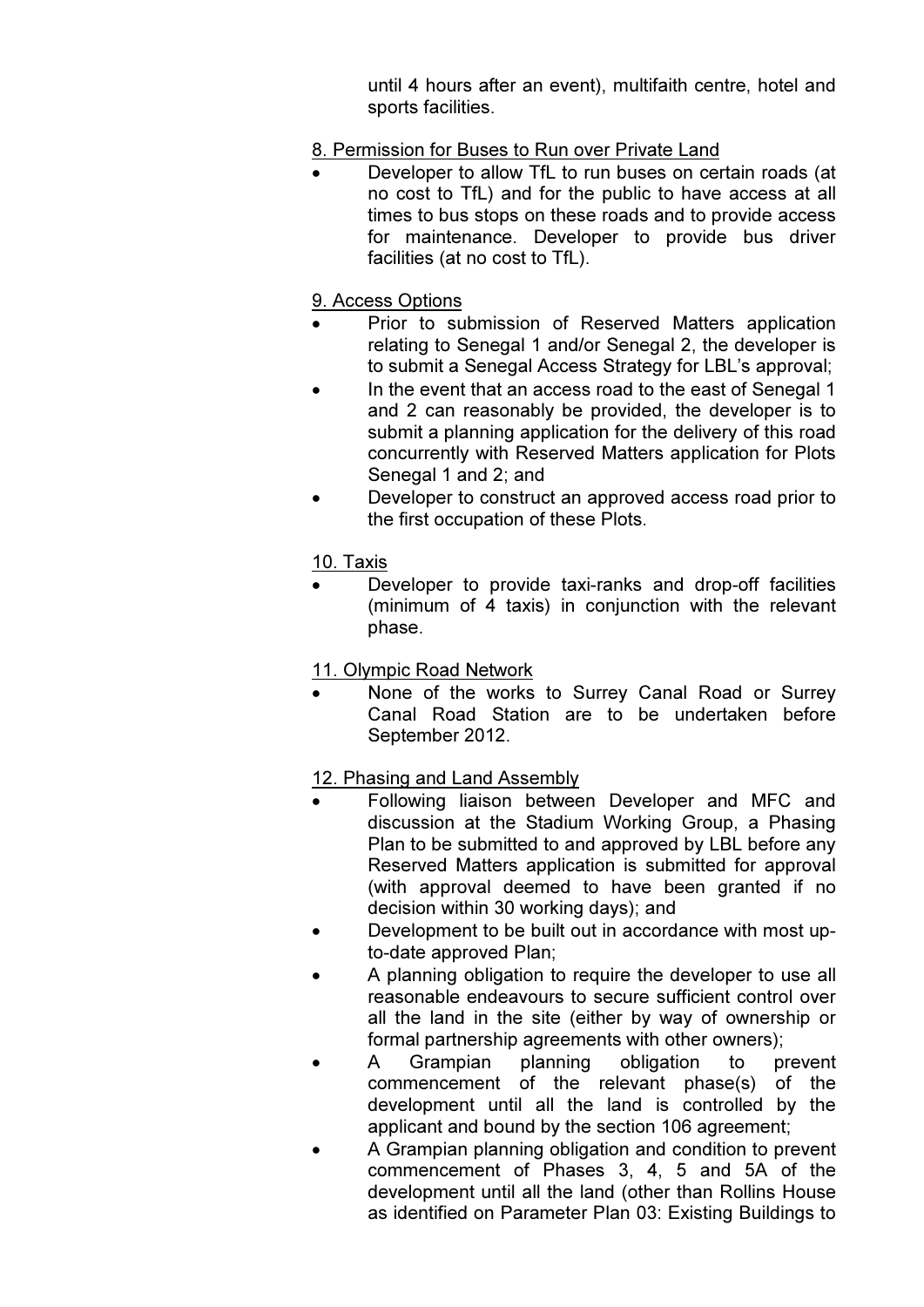be Retained) within Phase 1B is owned by the applicant and bound by the Section 106 requirements;

- A planning obligation to require the developer to enter into a CPO Indemnity Agreement with the Council prior to implementation of the development to ensure that the costs associated with the promotion and implementation of any necessary CPO are underwritten by the applicant; and
- A planning obligation to require a Deed of Confirmation/Deed of Adherence to bind those areas of the application site which are not bound at the completion of the s106 agreement.

# 13. Housing

- Affordable Housing to be included in all Phases up to a maximum of 50% by habitable rooms, except for Phase 1A (Plot Orion), where 0 to 50% Affordable Housing is permitted;
- 12% of all habitable rooms provided on the site (excluding Phase 4) shall be provided as Affordable habitable rooms (25/27% Social Rented and 73/75% Shared Ownership);
- 12% of all habitable rooms in Phase 4 shall be provided as Affordable habitable rooms (25/27% Social Rented and 73/75% Shared Ownership);
- Review mechanism to secure an uplift up to the maximum possible amount, according to financial viability criteria, of Affordable Housing, up to an overall maximum of 50% by habitable rooms; and
- No more than 55% of dwellings in any one phase shall have the same number of bedrooms, except in Plots Timber Wharf and Bolina North 1 and 2, where no more than 65% of dwellings are to have the same number of bedrooms.

# 14. Access to Sports Facilities

- Sports Facilities Strategy to be submitted to and approved by LBL that sets out how the proposed sports facilities are to be made available to local people and schools in Lewisham and Southwark at a subsidised rate for a minimum of 20% of the opening hours of the proposed facilities.
- Facilities to be managed by the Surrey Canal Sports Foundation (which has already been established) with the objectives of promoting healthy recreation;
- The developer to provides administrative and fundraising support to the Foundation to help it raise funding for charitable and voluntary groups which serve the communities of Lewisham and Southwark
- The Foundation is to provide preferential access to all Lewisham and Southwark residents and give concessionary rates to those in full time education.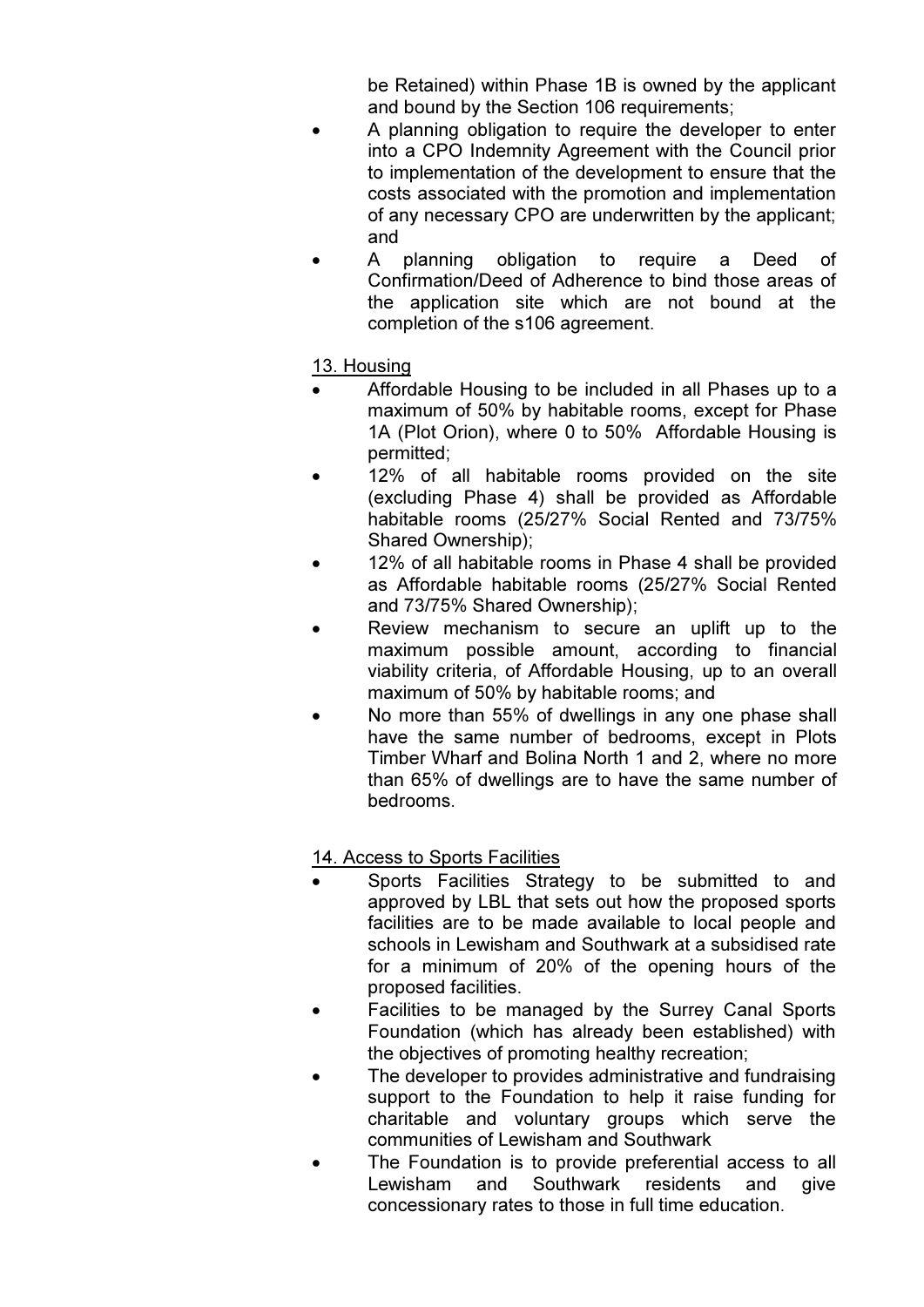15. Lions Centre and Millwall Community Scheme

- The Lions Centre (the existing home of the MCS) shall remain fully operational during the course of construction of the development until (other than during construction works of Plot Bolina East) and that it shall not be demolished until such times as a replacement facility in accordance with an approved strategy is built and made fully operational;
- The submission of a Strategy for the Council's approval, prior to the submission of any Reserved Matters application relating to a D2 use, setting out the future needs of the MCS and how these needs are to be accommodated within the Development;
- The Strategy shall include details of (a) how the accommodation needs of the MCS are to be accommodated within the Sports Facilities within the Development (or failing that elsewhere) and how they can be accommodated and be operational prior to the demolition of the existing Lions Centre; and (b) how the two five-a-side playing pitches (of at least 40m x 60m) are to be re-provided within the development or failing that elsewhere;
- The submitted strategy must be based on liaison with the Trustees of the MCS, MFC, The FA and Sport England (with evidence of this liaison and agreement of terms with the Trustees being submitted with the Strategy);
- The Council is to consult with MCS, MFC, The FA and Sport England before approving a Strategy; and
- An approved Strategy is to be implemented in full.

16. Millwall Memorial Garden

- A Strategy setting out proposals for the relocation of the Memorial Garden on to land owned by MFC is to be submitted to LBL before development commences on Plot Senegal Way 1;
- The Strategy is to include: (a) details of location, size and access arrangements of a replacement Garden; (b) detail so relocation of tree, soil and plaques; (c) timing of replacement ; and (d) any interim provision that may be necessary;
- An approved Strategy is to be implemented in full and funded by MFC.

17. Multifaith Centre

- Building to be designed as a modular building, so that organisations of various faiths have their own worship space, whilst sharing communal facilities;
- The Centre shall include a shared 'occasion' space for hire for religious and non-religious celebrations by people of all faiths and those of none;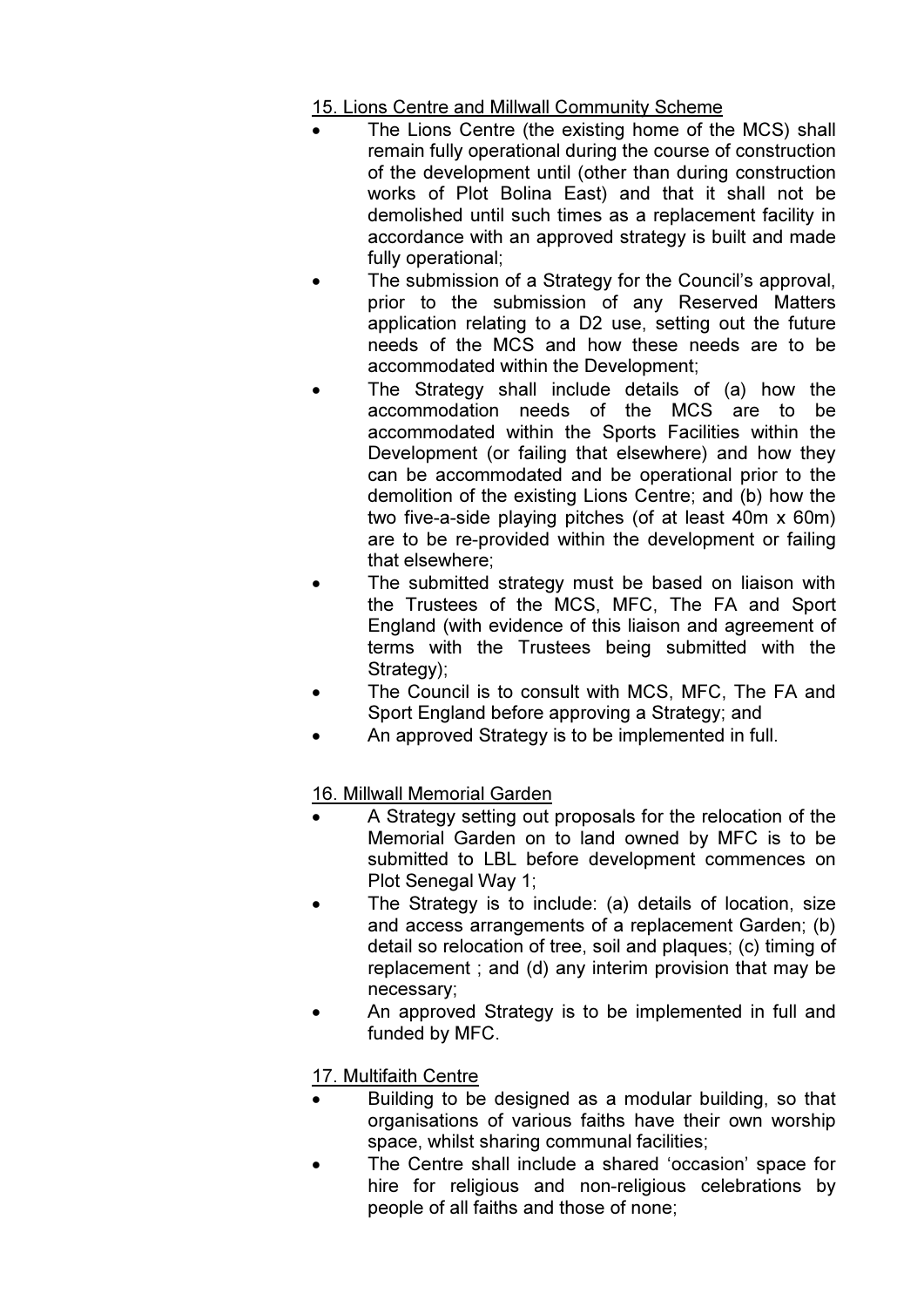- The Centre is to include an enclosed foyer for people to meet before and after an occasion; and
- Centre to be managed by a Centre Management Team that will co-ordinate the day-to-day use of the facility.

# 18. Sports Facilities and Multifaith Centre Usage:

- The number of 'Occasions' (defined as the use of the 'Occasion' space within the multifaith centre or the use of the sports facilities for more than X people [to be determined in discussion between LBL/MFC and developer] at one time) shall be limited to 12 in any 30 day period, with the timing of such 'Occasions' coordinated with Events at Millwall FC Stadium by a Cumulative Site Wide Management Plan, with Stadium Events taking priority over Occasions; and
- An 'Occasion' will not commence or finish within the period 1.5 hours before or 1 hour after an Event at the Stadium.

# 19. Bridgehouse Meadows

• Prior to occupation of 950 dwellings, payment to LBL of £1,000,000 towards improvement, management and maintenance of Bridgehouse Meadows including pedestrian and cycle routes to and from and across the space (or direct works by the applicant to the value of £1,000,000).

# 20. Education/Health/Training

- Prior to occupation of 950 dwellings, payment to LBL of £1,343,601 towards the creation of additional Primary school places in PPPL5;
- Local Employment Strategy to be submitted to and approved in writing by LBL upon submission of the first Reserved Matters application (to include 50% targets for the percentage of construction and permanent jobs going to "local people" – to be defined to include persons who live or work within Lewisham and Southwark);
- Financial contributions towards Employment and Training as follows: £200,000 upon making a material start on the first phase; £50,000 upon making a material start on each of the subsequent phases, subject to a maximum of £400,000;
- Provision and marketing of a children's nursery space of at least 400sqm internal shell and core space and 200sqm external space in Plot Bolina West; and
- Provision and marketing of a health facility of at least 415sqm internal shell and core space in Plot Bolina West or Bolina Fast.

# 21. Publicly Accessible Open Space Areas

Public to have access to areas on every day of the year, except for specified purposes;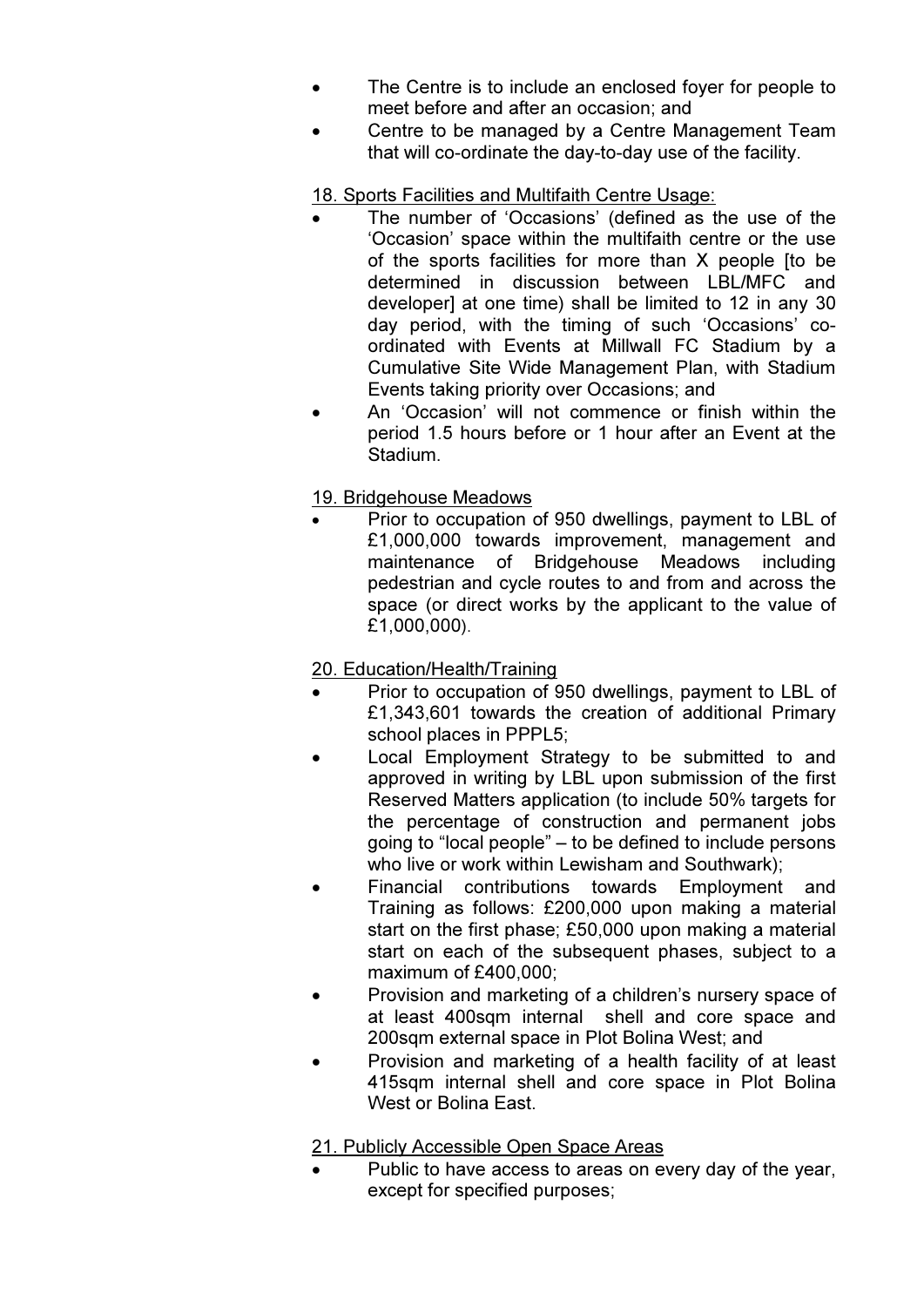- Management and maintenance details to be submitted to and approved n writing by LBL before commencement of development; and
- Developer and MFC to insure against and damage, loss or injury.

22. Business Centre (Incubation Space)

- At least 1,000sqm:
- An office specification facility that offers cellular office spaces in a range of unit sizes with communal wc and kitchen facilities, reception/foyer and meeting rooms;
- A managed facility that would also provide access to a number of central services;
- Tenancies to be on an all inclusive basis that includes the cost of Rates and Service Charge; and
- Tenancies on flexible licence terms from one month.

# 23. Creative Industries Hub

- At least 1,000sqm;
- Basic level of accommodation in a range of unit sizes with communal, wc and kitchen facilities, reception and foyer;
- Each unit to be serviced with basic services:
- Tenancies to be on an inclusive basis that includes the cost of Rates and Service Charge; and
- Tenancies on flexible licence terms from one month.

# 24. Relocation Strategy

- Relocation Strategy to be submitted to and approved in writing by LBL within three months from date of permission; and
- The Strategy shall set out what support is to be provided by whom over what period and include (a) relocation website connecting to active commercial agents; (b) advice on negotiating terms,(c) flexible tenancies to facilitate easy relocation as opportunities arise, (d) identification of opportunities to relocate tenants from early phases of the proposed development into vacant units in later phases, (e) liaison with owners of local industrial estates to identify opportunities for businesses to relocate in the area, and (f) masterplan progress newsletter to occupiers of all existing non-residential properties within the planning application boundary.

# 25. Stadium Working Group

• A Working Group is to be established within one month of planning permission being granted, to be made up of representatives from the Developer and MFC (and their respective contractors), LBL, the Metropolitan Police and other interested parties. The parties will meet every fortnight or as otherwise agreed. The Group will: (a) consider and comment on draft Phasing Plans; (b)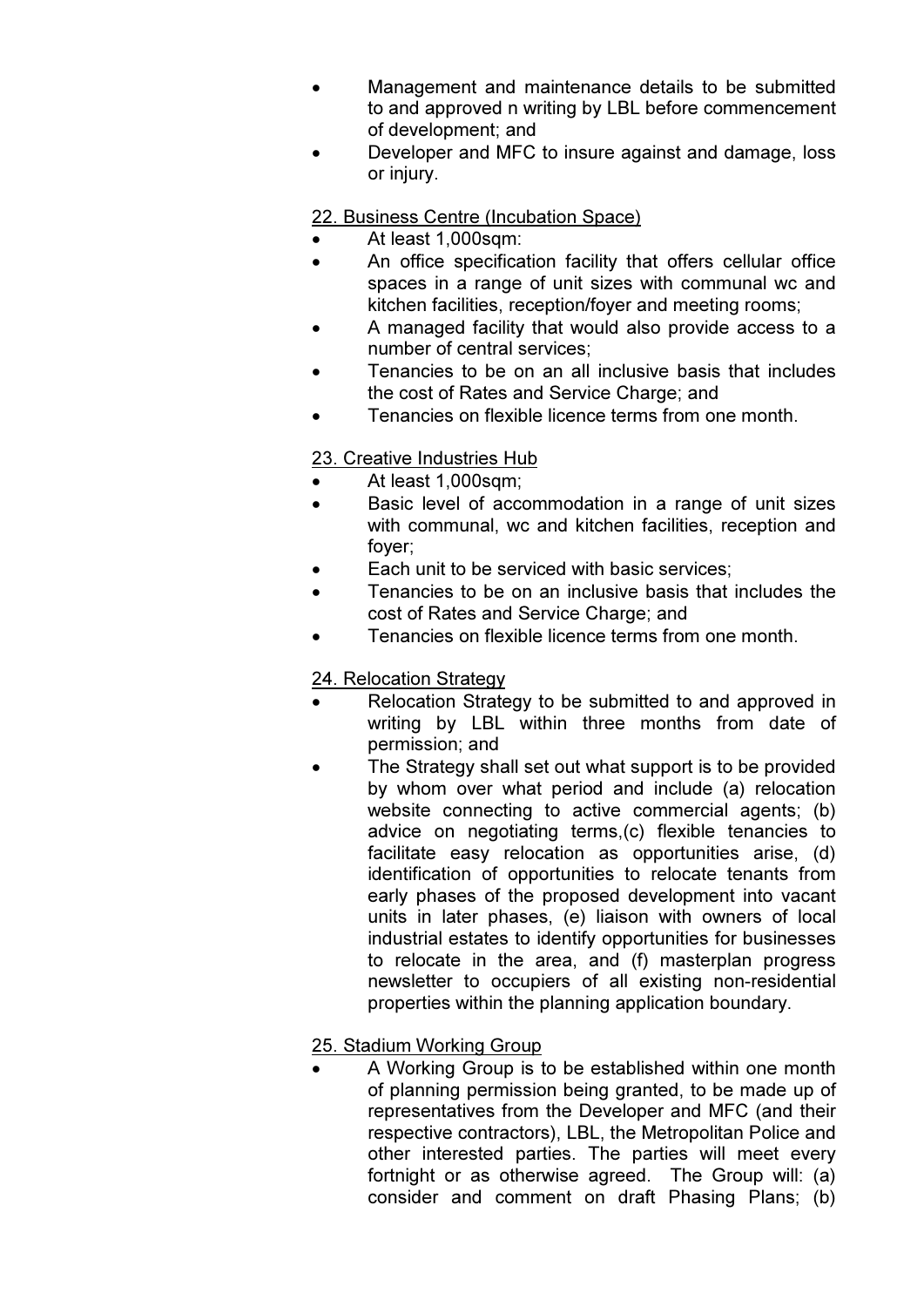consider and comment on detailed construction timetables; (c) consider and comment on draft Cumulative Site Management Plans; (d) consider and comment on detailed landscaping (including hard and soft landscaping specification and tree location and type), lighting and CCTV proposals for the public realm; and (e) oversee the preparation, implementation, monitoring and review of Stadium Construction Management Plans and Stadium Event Day Management Plans.

#### 26. Stadium Construction Management Plan

- A Construction Management Plan is to be submitted to and approved by LBL before works commence in a particular Phase covering: (a) Construction logistics to ensure safe ingress, egress and evacuation from Stadium at all times, taking account of Events already programmed to take place and setting out a mechanism for agreeing how additional proposed Events are to be facilitated; (b) Construction works on all Plots to stop for the period 4 hours before to 4 hours after an Event at the Stadium; (c) Developer and MFC contractors to undertake any necessary remedial work to construction sites to enable Events to take place; and (d) Construction logistics to ensure the maintenance of vehicular and pedestrian access to and from the Stadium on Event days and MFC access to 150 on-site car parking spaces and 10 on-site coach parking and 3 on-site coach drop-off spaces on Event Days; and
- Construction to be carried out in accordance with approved details.

#### 27. Stadium Event Day Management Plan

Stadium Event Day Management Plan to be submitted to and approved in writing by LBL before development in any Phase is first commenced. Development in subsequent Phases shall not be commenced until subsequent versions of the Plan have been submitted to and approved, with each submission providing evidence of prior liaison with the Stadium Working Group. The Plan is to cover (a) segregation of home and away supporters, (b) litter removal, (c) crowd control, (d) crowd reservoir areas, (e) management of vehicular and pedestrian access, (f) Station Control and queue management at South Bermondsey and Surrey Canal Road Stations, (g) required temporary road closures, (h) car and coach parking, (i) OBU parking and management, (i) signage and information, (k) Police liaison, (l) the operation of the water feature/s, (m) litter collection, and (n) how Events at the Stadium and Occasions in the Multifaith Centre and Sports Facilities are to be co-ordinated, timetabled and managed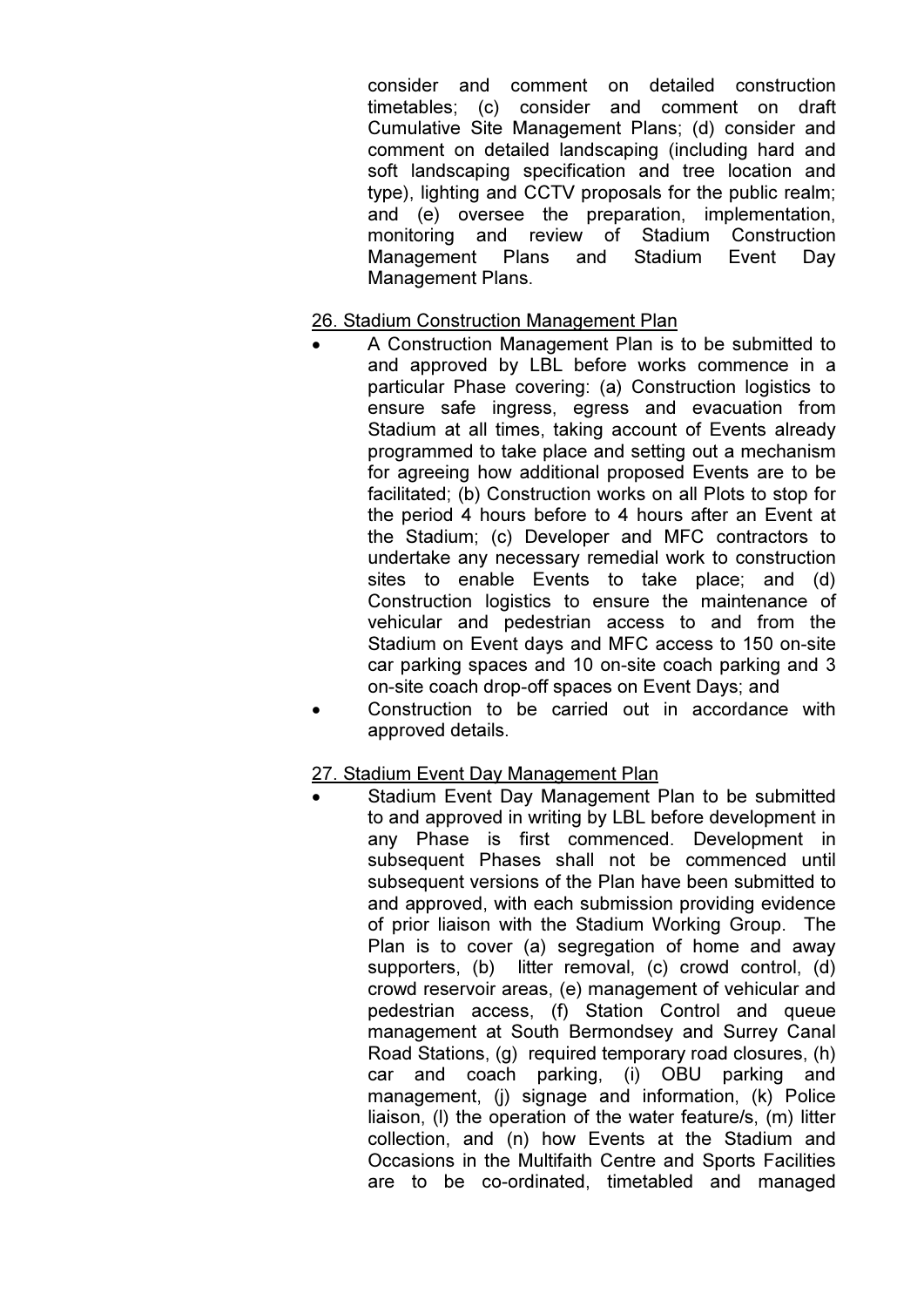(including how Events in the Stadium are to be given priority);

- Millwall FC is to give notice to the Developer and the Council of every Event at Millwall FC Stadium within 24 hours of themselves being notified; and
- Development to be occupied and managed in accordance with an approved Stadium Event Management Plan, which may be revised from time to time with the prior written agreement of the Council (following consultation with the Working Group).

#### 28. Cumulative Site Management Plan

- Cumulative Site Management Plan to be submitted to and approved in writing by LBL before development in any Phase is first commenced. Development in subsequent Phases shall not be commenced until subsequent versions of the Plan have been submitted to and approved, with each submission providing evidence of prior liaison with the Stadium Working Group. The Plan is to cover management and maintenance of (a) Publicly Accessible Open Spaces and non-adopted highways, (b) car parking on non-adopted highways, (c) Management of Surrey Canal Road, (d) hard and soft landscaping within public areas, (e) Play space, (f) communal residential amenity space, (g) signage and information, (h) lighting, (i) CCTV, (j) the hours of use of the multifaith centre and (k) how occupiers of premises within the site are to be kept informed of the Plan; and
- Development to be occupied and managed in accordance with an approved Cumulative Site Management Plan, which may be revised from time to time with the prior written agreement of the Council (following consultation with the Stadium Working Group).

# 29. Access Forum

- An Access Forum is to be established and consider detailed proposals before they are submitted to LBL for approval;
- Forum to hold first meeting within one month of being established; and
- Developer and MFC to have full regard to recommendations in formulating detailed proposals.

30. Design Quality Panel

- Developer and MFC to continue support for the SCT Design Panel;
- SCT Design Panel to consider detailed proposals before they are submitted to LBL for approval; and
- Developer and MFC to have full regard to recommendations in formulating detailed proposals.

# 31. Design Quality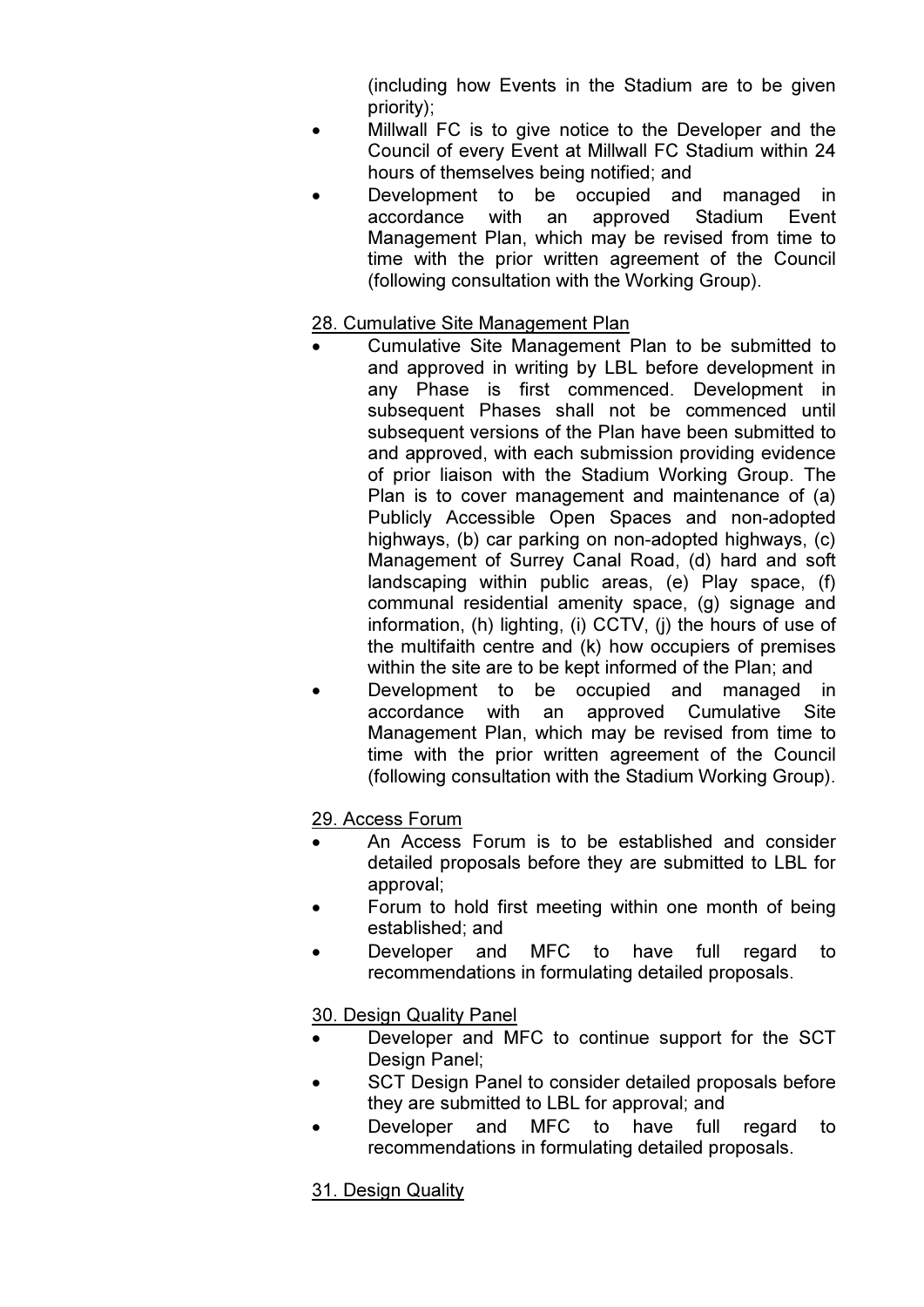- Public Art Strategy to be submitted to and approved in writing by LBL prior to submitting the first Reserved Matters application;
- Before any Plot is first occupied Approved Public Art Strategy to be implemented; and
- Vacant Ground Floor Unit Strategy to be submitted to and approved in writing by LBL prior to submitting the first Reserved Matters application – approved Strategy to be implemented.

### 32. Energy and Environmental Sustainability

- Single Energy Centre to be provided within first Plot to be developed and each Plot to be connected to it to from a District Heating Network;
- Each Reserved Matter application to include plant and infrastructure to link each Plot to the Single Energy Centre;
- Each plot is to contain or be linked to a CHP plant, unless the plant is to be linked to SELCHP before first occupation and where CHP plant is installed prior to connection to SELCHP, it can be decommissioned and removed upon connection to SELCHP (unless it is needed for back-up);
- Developer to use all reasonable endeavours to link the Single Energy Centre to SELCHP, including the implementation of a number of specific measures;
- The Single Energy centre shall have a floorspace of at least 800sqm. Before such times as the Centre is connected to SELCHP, the Centre shall accommodate a CHP plant of at least 1MW of electrical capacity and large floor mounted natural gas fired boilers sufficient to provide for the heating demands of the development as a whole;
- Plots Orion, Excelsior 2, Timber Wharf 1 and Timber Wharf 2 to include a total of at least 3,000sqm of photovoltaic panels to provide electricity for development in those plots;
- The minimum reductions in CO2 emissions from the preferred SELCHP plus PV option shall be 2,900 tonnes per annum and the minimum reductions from the on-site CHP plus PV option shall be 2,600 tonnes per annum;
- Detailed energy statements in support of reserved matters applications for a particular plot or plots shall set out predicted CO2 savings against the above minimum reductions and demonstrate to what extent the detailed proposals are expected to contribute towards meeting the minimum requirements;
- In the event that, despite the use of all reasonable endeavours to ensure that the development fully contributes to CO" emission reductions, the energy standard of the relevant CfSH level is not met, the developer and MFC shall make the appropriate financial contributions to Lewisham's carbon offset fund; and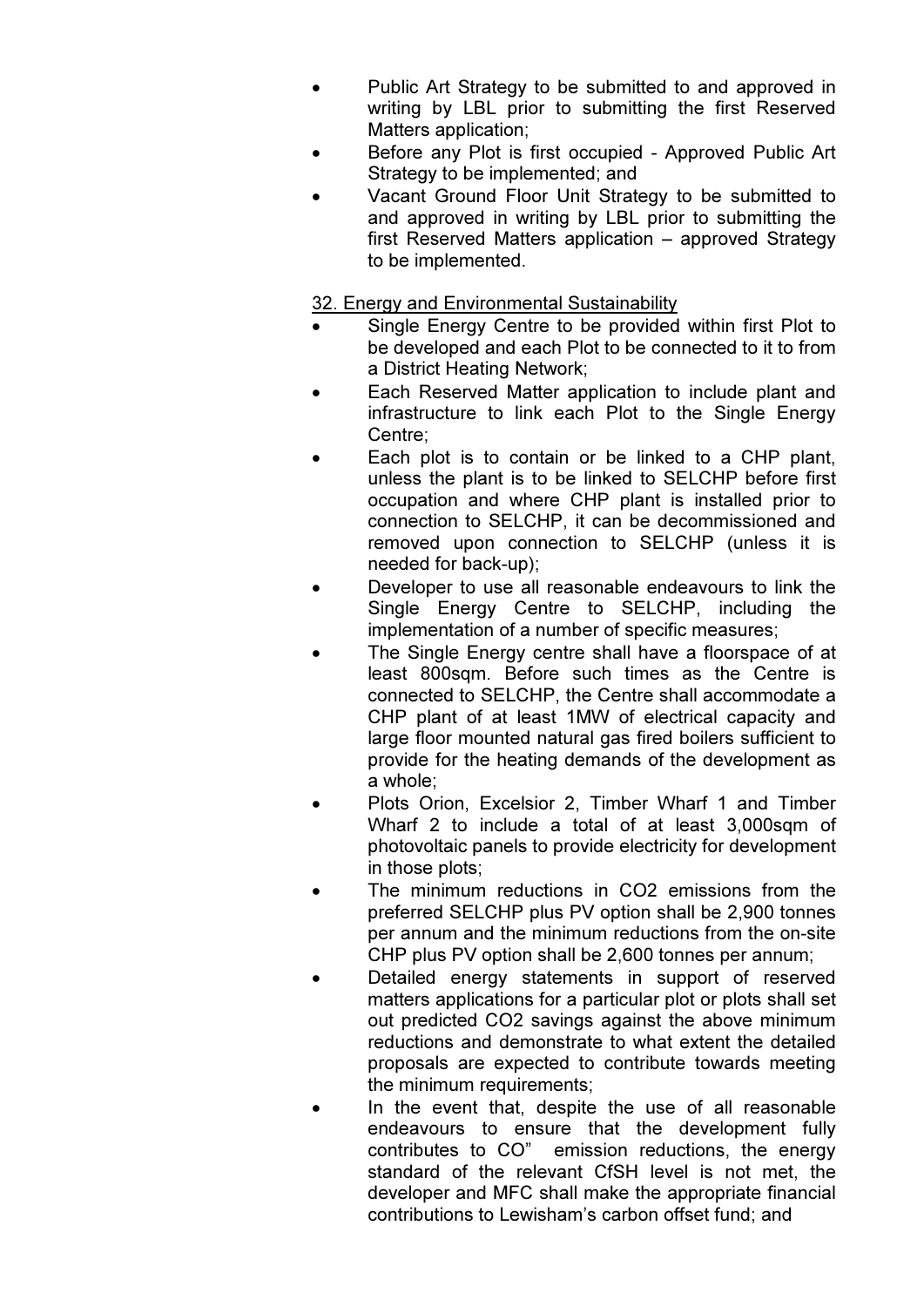• Developer to use all reasonable endeavours to provide a viable Private Wire connection between each phase of the development and SELCHP.

### 33. Sustainable Design and Construction

- Use of lower embodied energy materials wherever possible, including specific commitments; and
- Establishment of review and monitoring mechanisms to ensure that the specification of all materials takes full account of the Green Guide to Specification.

# 34. Waste Management and Envac

- Developer and MFC to incorporate Envac waste disposal system to serve all Plots and use of all reasonable endeavours to connect to the Stadium;
- A Central Receptor Station to be provided within first Plot to be developed;
- No development shall be occupied until an operational ENVAC system is in place;
- The developer shall be responsible for the maintenance and repair of the ENVAC system;
- Household waste shall be collected in three streams (refuse, recycling and organic) and non-residential waste shall be collected in three streams (refuse, recycling and organic) requiring the central collection station to include six separate waste storage units to keep household and non-household waste separate;
- The three separate portals in the residential cores shall be suitably identified (refuse, recycling and organic) to help ensure occupiers to use the correct portal;
- The developer shall provide the Council with separate monthly monitoring reports on the amount (tonnes) for household and non-residential waste collected at the central collection station for each of the three waste streams (refuse, recycling and organic); and
- The developer and MFC shall be responsible for the collection and disposal of waste from the proposed streets and publicly accessible areas, with the proposed location and size of bins being approved by the Council in advance of installation.

# 35. Landscape/Ecology/Nature Conservation

- Proposals for maximising opportunities for composting of organic waste and how these opportunities are incorporated in to detailed designs for private and communal amenity spaces; and
- Work with TfL and LBL to ensure Bridgehouse Meadows includes play areas (particularly for children over 11).

# 36. Millwall FC Stadium

• FC to submit Reserved Matters application for improvements to the façade (north, west and south) of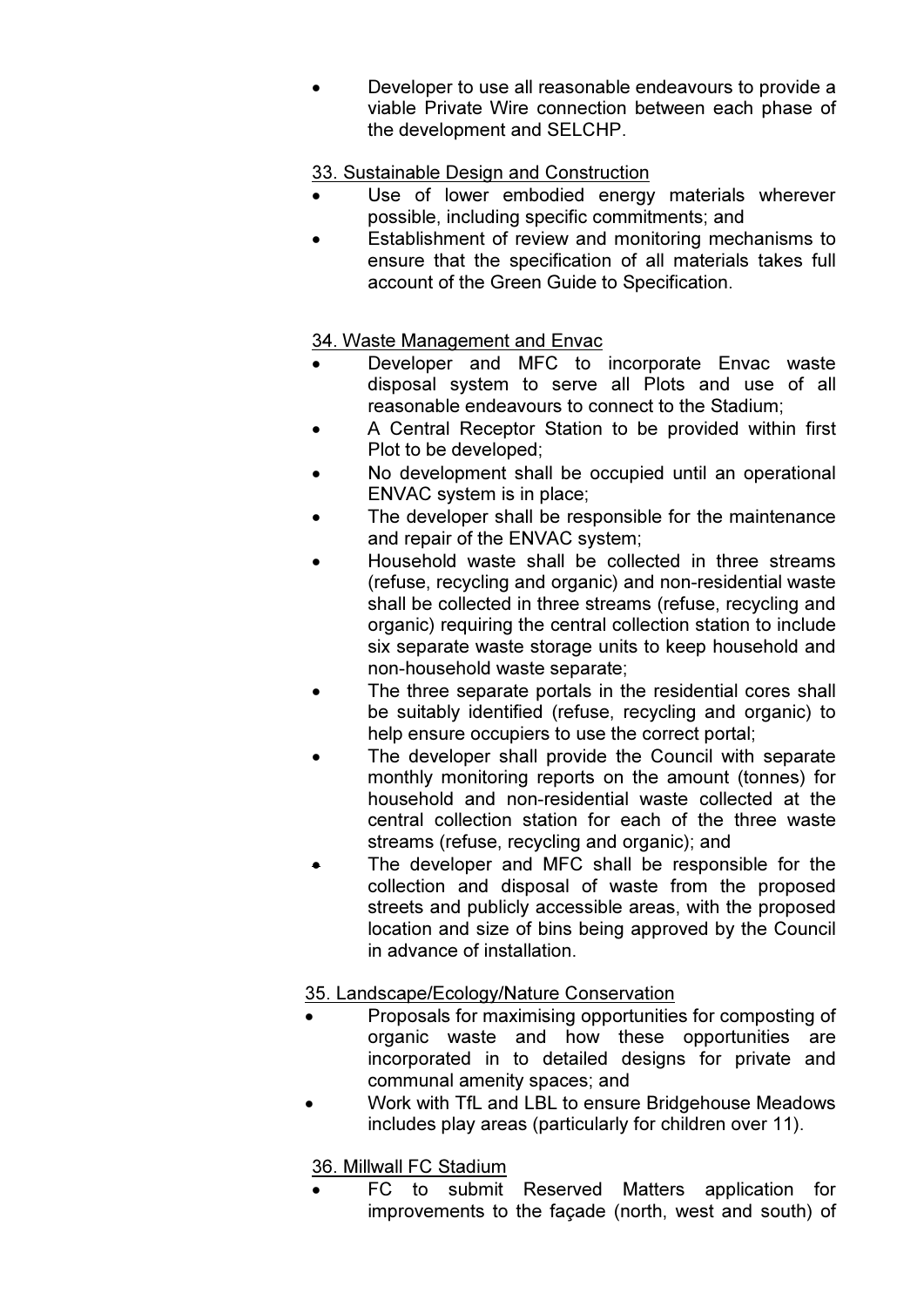the Stadium and Stadium Avenue before development commences on the first Plot of Senegal 2, Stadium Avenue or Bolina East ;

- Approved proposals to be implemented prior to the occupation of the last dwelling in either Plot Senegal Way 2 or Stadium Avenue (whichever is the earlier); and
- Prior to commencement of Plot Senegal Way 2, MFC to submit to the Council for approval details of the replacement grounds-person's store, with approved details for the interim provision of the store being implemented in full before the demolition of the existing store.

# 37. CCTV

• Phase-wide CCTV Strategy to be submitted to (following consultation with the Stadium Working Group) and approved in writing by LBL prior to commencement of development in a particular phase – Implementation of Strategies.

### 38. Council Costs

- LBL monitoring costs; and
- Financial contributions to fund on-going consultant and project management costs
- Developer to meet LBL and TfL's reasonable legal costs associated with entering into a s.106 agreement to a capped fee and subject to a timeline for responses.

#### 39. LBL Development Monitoring

- At the end of April each year, the Developer is to provide LBL with specific information.
- (iv) Upon completion of a satisfactory legal agreement, the Head of Planning be authorised to grant planning permission for the reasons set out in paragraphs 12.4 of the report and subject to the conditions including those as set out in paragraph 12.5 of the report with amendments to conditions (3), (11), (26), (32) and (33) as set out below and any such further amendments as considered appropriate to ensure the acceptable implementation of the development:-

 (3) Revised Development Specification and Parameter Plans The development shall be carried out in accordance with the Revised Development Specification (dated 2 September 2011) and the following Parameter Plans and Tree Removal Plan:

- Parameter Plan 03 Existing Buildings to be Retained (SC\_SEW\_01 \_003\_07);
- Parameter Plan 04 proposed Minimum and Maximum Block Extent and Heights (SC\_SEW\_01\_004\_21);
- Parameter Plan 05 Proposed Lower Floor Uses (SC\_SEW\_01 \_005\_19);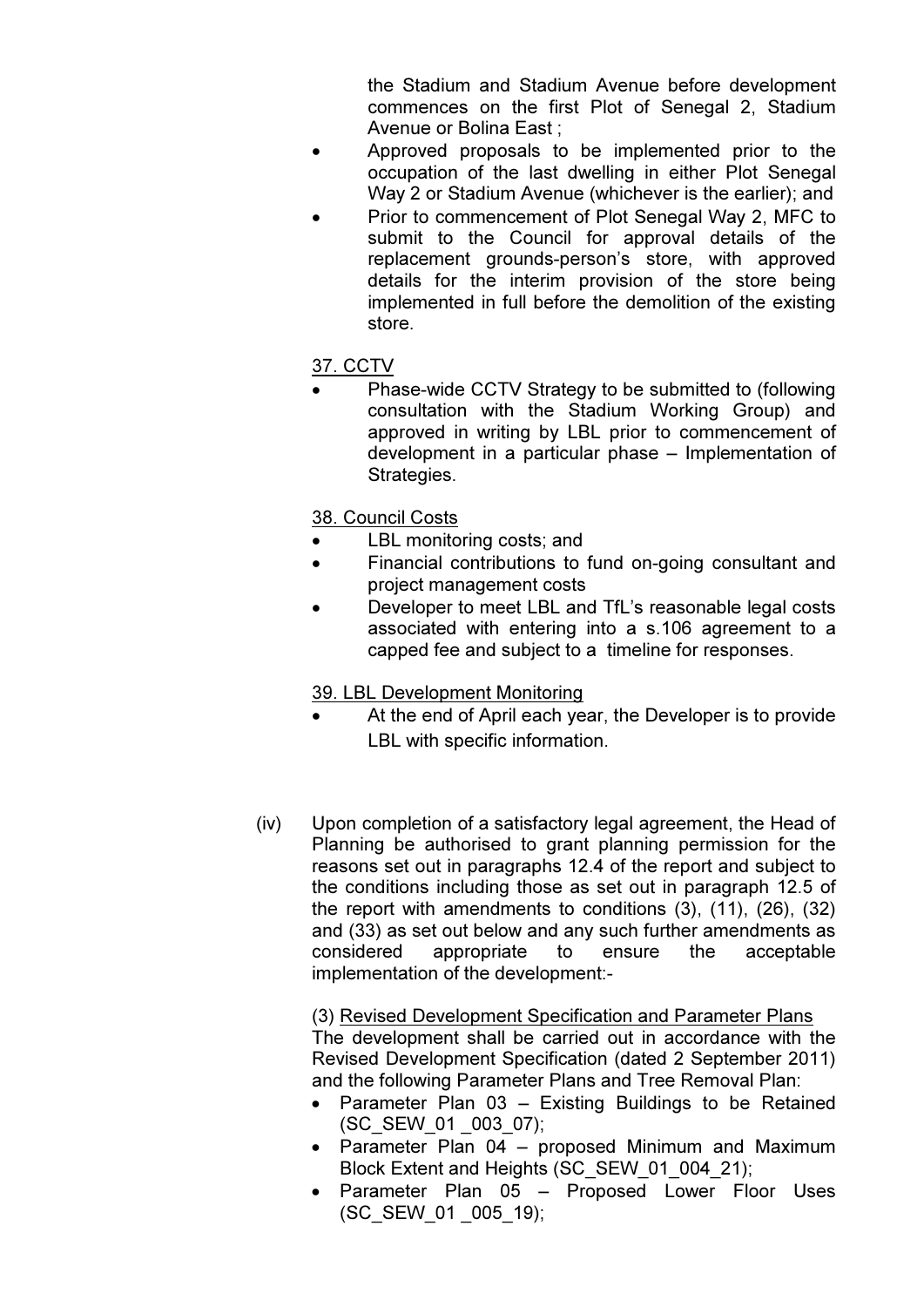- Parameter Plan 06 Proposed Upper Floor Uses (SC\_SEW\_01 \_006\_18);
- Parameter Plan 07 Proposed Ground Levels (SC\_SEW\_01 \_007\_20);
- Parameter Plan 08 Proposed Enclosed Car Parking Extent (SC\_SEW\_01 \_008\_16);
- Parameter Plan 09 Proposed Car Parking Extent Below Ground (SC\_SEW\_01 \_009\_15);
- Parameter Plan 10 Proposed Access, Circulation and Streets (17004/001/047/U);
- Parameter Plan 11 Landscape and Open Space Plan, Ground Level (TOWN428(08)5001 Rev 23);
- Parameter Plan 12 Landscape and Open Space Plan, Roof Level (TOWN428(08)5002 Rev 15);
- Parameter Plan 13 Proposed Critical Distances (SC\_SEW\_01\_013\_01); and
- Tree Removal Plan (TOWN428 (08) 3001 Rev 09).

# 11. Condition - Restriction on development of Phases 3, 4, 5 and 5A

Save for works of site clearance, demolition, remediation works, archaeological investigations surveys and diversion or laying of service media (but not involving the laying of any foundations for development) no works shall be carried out under this permission on any land within Phases 3, 4, 5 or 5A (as shown on Indicative Phasing Plan 006 Revision 04) unless and until:

- i) All interests in the land within Phase 1B (as shown on Indicative Phasing Plan 006 Revision 04) other than Rollins House (as identified on Parameter Plan 03: Existing Buildings to be Retained) have been acquired and are held by the same person who owns all interests in the land comprised within Phases 1A, 2 and 3 and title to the said land has been deduced to the local planning authority
- ii) All interests in the said land have been bound by the terms of an Agreement entered into between the local planning authority and the applicant pursuant to section 106 of the Town and Country Planning Act 1990 (and other appropriate powers).

# 26. Car Parking for Retail Uses

Notwithstanding Condition (21) no car parking (other than 'bluebadge' bays) shall be allocated or otherwise made available to staff working in or visitors visiting the permitted Retail Uses (Use Class A1, A2, A3, A4 and A5) in the Development.

# 32. Sustainable Urban Drainage

(i) No development in a particular Phase shall commence until proposed surface water drainage works consistent with the approved Site Wide Drainage Strategy (See Condition 14) for that Phase have been submitted to and approved in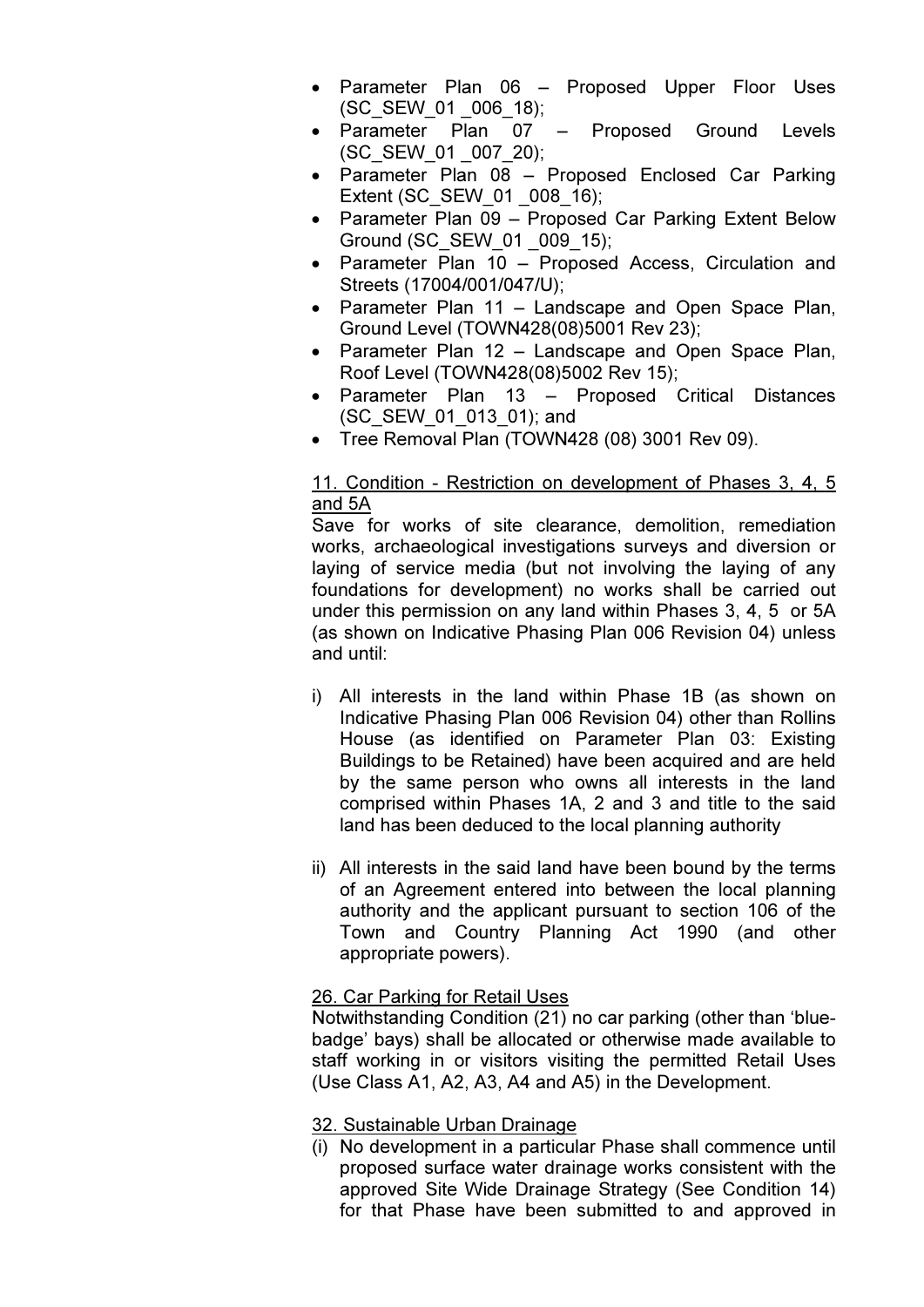writing by the local planning authority (in consultation with the Environment Agency). Where a sustainable drainage scheme is to be provided, the submitted details shall:

- (a) Provide information about the design storm period and intensity, including calculations for storm events up to the critical duration 100 year plus climate change event, the method employed to delay and control the surface water discharged from the site and the measures taken to prevent pollution of the receiving groundwater and/or surface waters. The drainage arrangements shall demonstrate that no surface water flooding occurs on site up to the 1 in 30 year return period and no offsite flooding occurs up to the 1 in 100 year plus climate change return period;
- (b) Include a timetable for its implementation; and
- (c) Provide a management and maintenance plan for the lifetime of the development which shall include the arrangements for adoption by any public authority or statutory undertaker and any other arrangements to secure the operation of the scheme throughout its lifetime.
- (ii) The approved surface water works shall be provided before building(s) in any Plot in the particular Phase are occupied and shall thereafter be retained thereafter.
- 33. Contaminated Land
- (a) No development (including works of demolition) in a particular Phase shall take place until each of the following have been complied with:
	- iii. A site assessment has been carried out to survey and characterise the nature and extent of contamination, and its effect (whether on or off-site) and will require the submission of a conceptual site model, to the Council for approval.
	- iv. A site investigation report to characterise and risk assess the site, specifying rationale; and recommendations for treatment for contamination encountered (whether by remedial works or not) has been submitted to and approved in writing by the Council. No development shall commence until the gas, hydrological and contamination status has been characterised and risk assessed; and the required remediation scheme implemented.
- (b) If during any works on the site contamination is encountered which has not previously been identified ("the new contamination") the Council shall be notified immediately thereof; then the terms of paragraph (a) above, shall apply to the new contamination; and no further works shall take place on that part of the site and adjacent areas affected,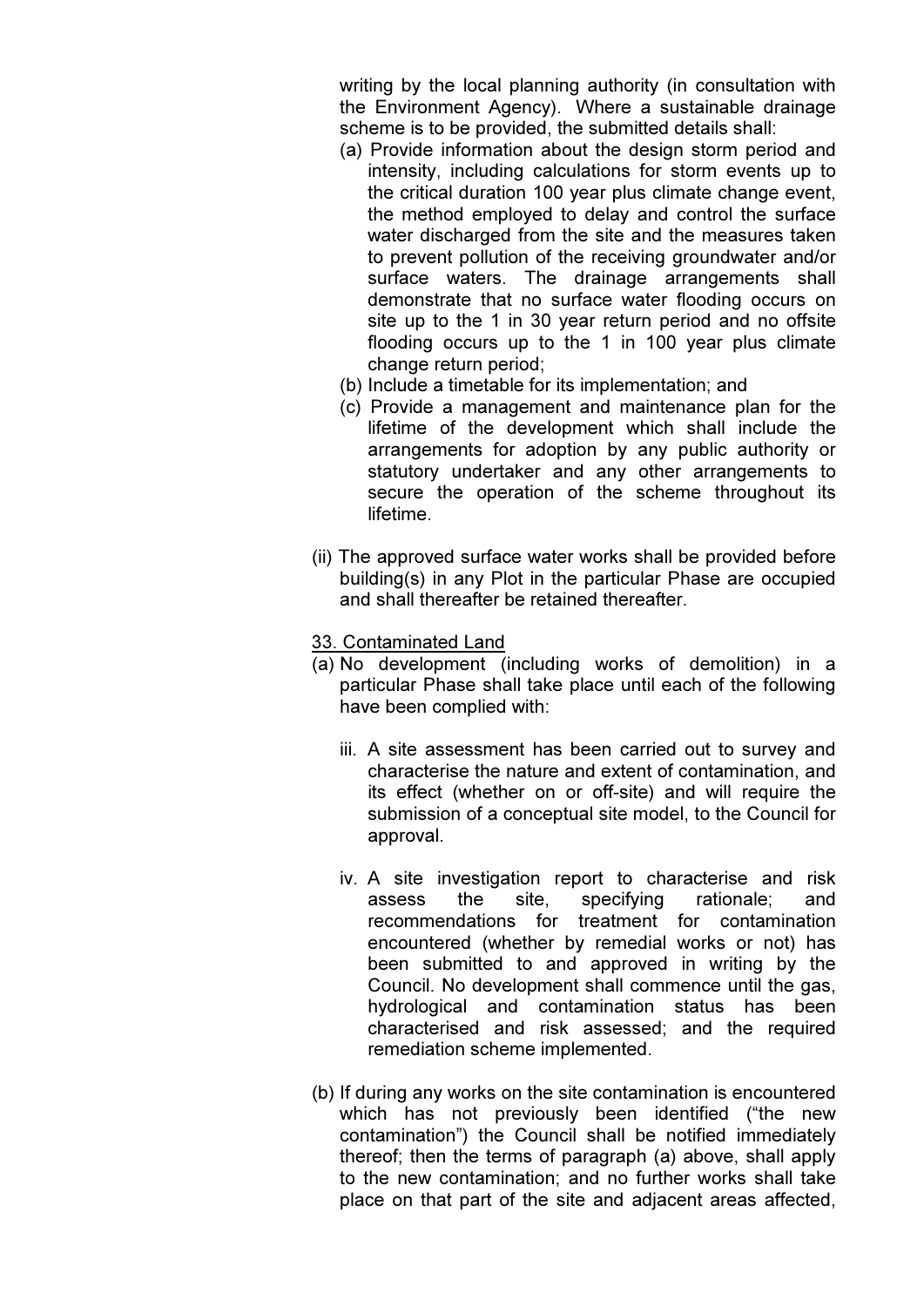until the requirements of paragraph (a) have been complied with in relation to the new contamination.

(c) Development in a particular Phase shall not be occupied until:

A closure report has been submitted to and approved in writing by the Council for development in the Phase in question.

This shall include verification of all measures, or treatments as required in (Section (a) i & ii) and relevant correspondence (including other regulating authorities and stakeholders involved with the remediation works) to verify compliance requirements, necessary for the remediation of the site have been implemented in full.

The closure report shall include verification details of both the remediation and post-remediation sampling/works, carried out (including waste materials removed from the site); and before placement of any soil/materials is undertaken on site, all imported or reused soil material must conform to current soil quality requirements as agreed by the authority. Inherent to the above, is the provision of any required documentation, certification and monitoring, to facilitate condition requirements.

Reason: To ensure that the Council may be satisfied that potential site contamination is identified and remedied in view of the historical use(s) of the site, which may have included industrial processes, and to comply with Policy ENV.PRO 10 (Contaminated Land) in the adopted Unitary Development Plan (July 2004) and Policy 5.21 Contaminated land in the London Plan (July 2011).

And the applicant be informed as set out in Informatives (3) to (10) in the report with Informatives (1) and (2) deleted and replaced with new wording and an additional Informative (11) as follows:-

#### **Informatives**

- (1) Applicants are advised to read 'Contaminated Land Guide for Developers'(London Borough's Publication 2003), on the Lewisham web page, before complying with the above condition. All of the above must be conducted in accordance with DEFRA and the Environment Agency's (EA) - Model Procedures for the Management of Land Contamination, CLR 11 and Planning Policy Guidance 23 (PPS 23).
- (2) Applicants should also be aware of their responsibilities